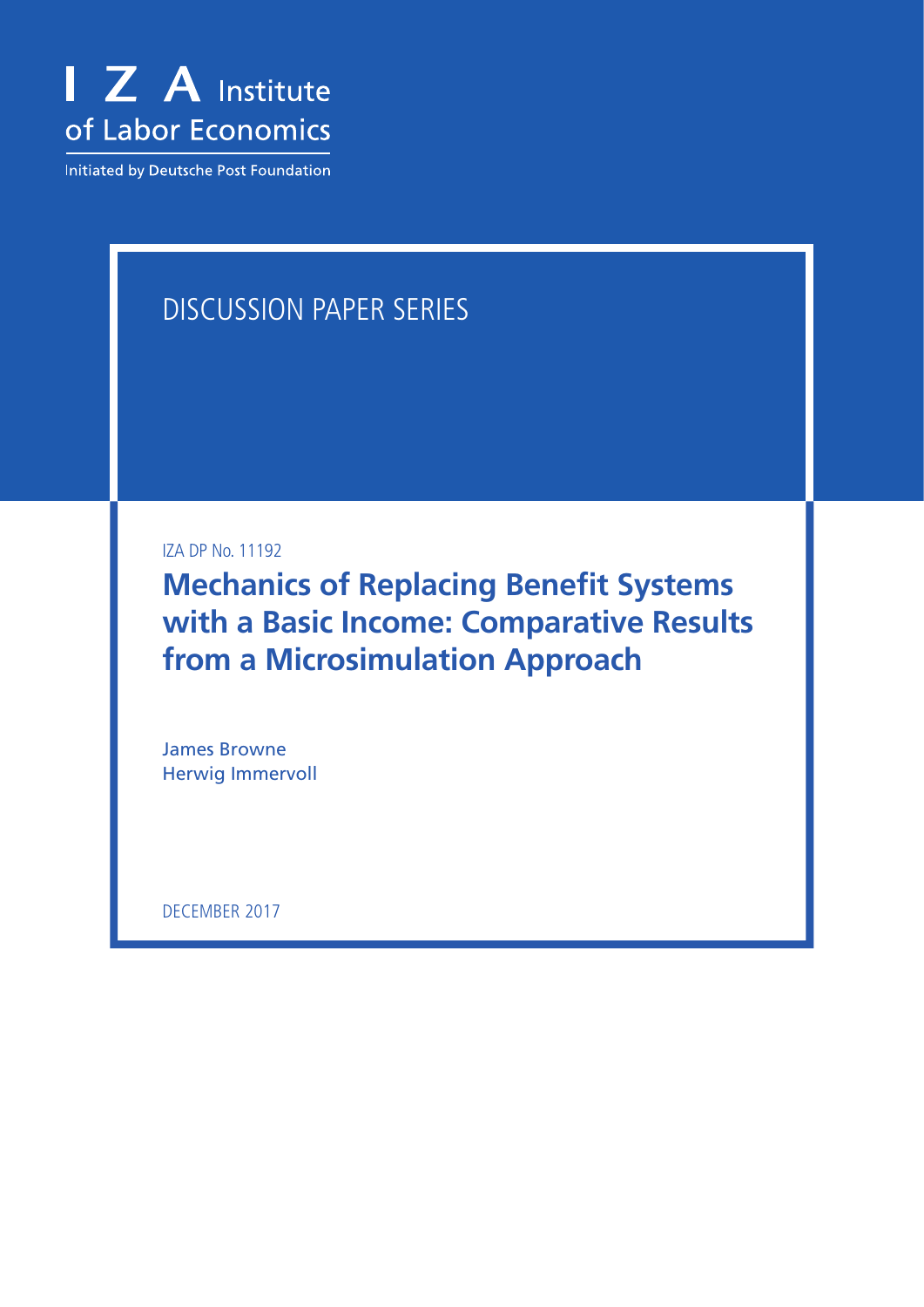

Initiated by Deutsche Post Foundation

# DISCUSSION PAPER SERIES

IZA DP No. 11192

# **Mechanics of Replacing Benefit Systems with a Basic Income: Comparative Results from a Microsimulation Approach**

**James Browne** *OECD*

**Herwig Immervoll** *OECD and IZA*

DECEMBER 2017

Any opinions expressed in this paper are those of the author(s) and not those of IZA. Research published in this series may include views on policy, but IZA takes no institutional policy positions. The IZA research network is committed to the IZA Guiding Principles of Research Integrity.

The IZA Institute of Labor Economics is an independent economic research institute that conducts research in labor economics and offers evidence-based policy advice on labor market issues. Supported by the Deutsche Post Foundation, IZA runs the world's largest network of economists, whose research aims to provide answers to the global labor market challenges of our time. Our key objective is to build bridges between academic research, policymakers and society.

IZA Discussion Papers often represent preliminary work and are circulated to encourage discussion. Citation of such a paper should account for its provisional character. A revised version may be available directly from the author.

**IZA – Institute of Labor Economics**

| Schaumburg-Lippe-Straße 5-9 | Phone: +49-228-3894-0       |             |
|-----------------------------|-----------------------------|-------------|
| 53113 Bonn, Germany         | Email: publications@iza.org | www.iza.org |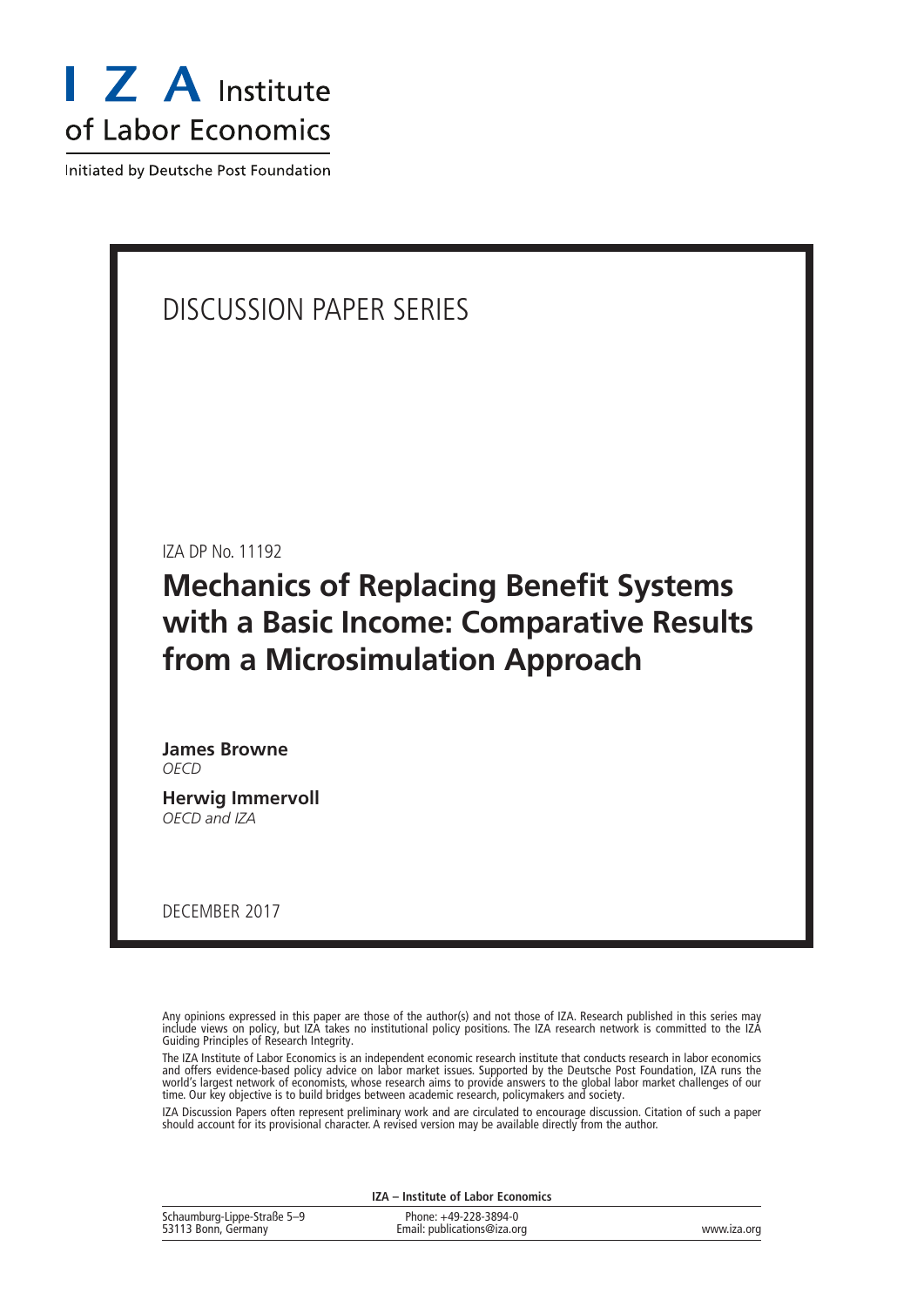# ABSTRACT

# **Mechanics of Replacing Benefit Systems with a Basic Income: Comparative Results from a Microsimulation Approach1**

Recent debates of basic income (BI) proposals shine a useful spotlight on the challenges that traditional forms of income support are increasingly facing, and highlight gaps in social provisions that largely depend on income or employment status. A universal "no questions asked" public transfer would be simple and have the advantage that no-one would be left without support. But an unconditional payment to everyone at meaningful but fiscally realistic levels would likely require tax rises as well as reductions in existing benefits. We develop a comprehensive BI scenario that facilitates an assessment of the resulting fiscal and distributional effects in a comparative context, undertake a microsimulation study to quantify them, and propose a simple decomposition to identify the mechanisms that drive effects in different country contexts. Results illustrate the challenges, but also the strengths, of existing social protection systems. A BI would fix benefit coverage gaps that exist in many countries, but would require very substantial tax rises if it were to be set at a meaningful level. As support would not be targeted on those most in need, it would not be a costeffective way of directly reducing income poverty.

| JEL Classification: | C81, D31, H22, H55                                          |
|---------------------|-------------------------------------------------------------|
| Keywords:           | basic income, targeting, individualisation, conditionality, |
|                     | microsimulation                                             |

**Corresponding author:** Herwig Immervoll OECD 2, rue André Pascal 75016 Paris France

E-mail: herwig.immervoll@oecd.org

<sup>1</sup> This is an extended version of a policy brief published under the title "Basic income as a policy option: Can it add up?". The opinions expressed and arguments employed herein are solely those of the authors and do not necessarily reflect the official views of the OECD or of its member countries. This paper makes use of EUROMOD, which is maintained, developed and managed by the Institute for Social and Economic Research (ISER) at the University of Essex, in collaboration with national teams from the EU member states. We are indebted to the many people who have contributed to the development of EUROMOD. The process of extending and updating EUROMOD is financially supported by the European Union Programme for Employment and Social Innovation "Easi" (2014-2020). Data sources for EUROMOD results reported in this note are as follows. Finland: microdata from the EU Statistics on Incomes and Living Conditions (EU-SILC) made available by Eurostat (59/2013-EU-SILCLFS); France and Italy: national EU-SILC PDB data made available by respective national statistical offices; United Kingdom: Family Resources Survey data made available by the Department of Work and Pensions via the UK Data Archive. None of the individuals or organisations mentioned in this acknowledgement are responsible for the analysis or interpretation of the data reported here.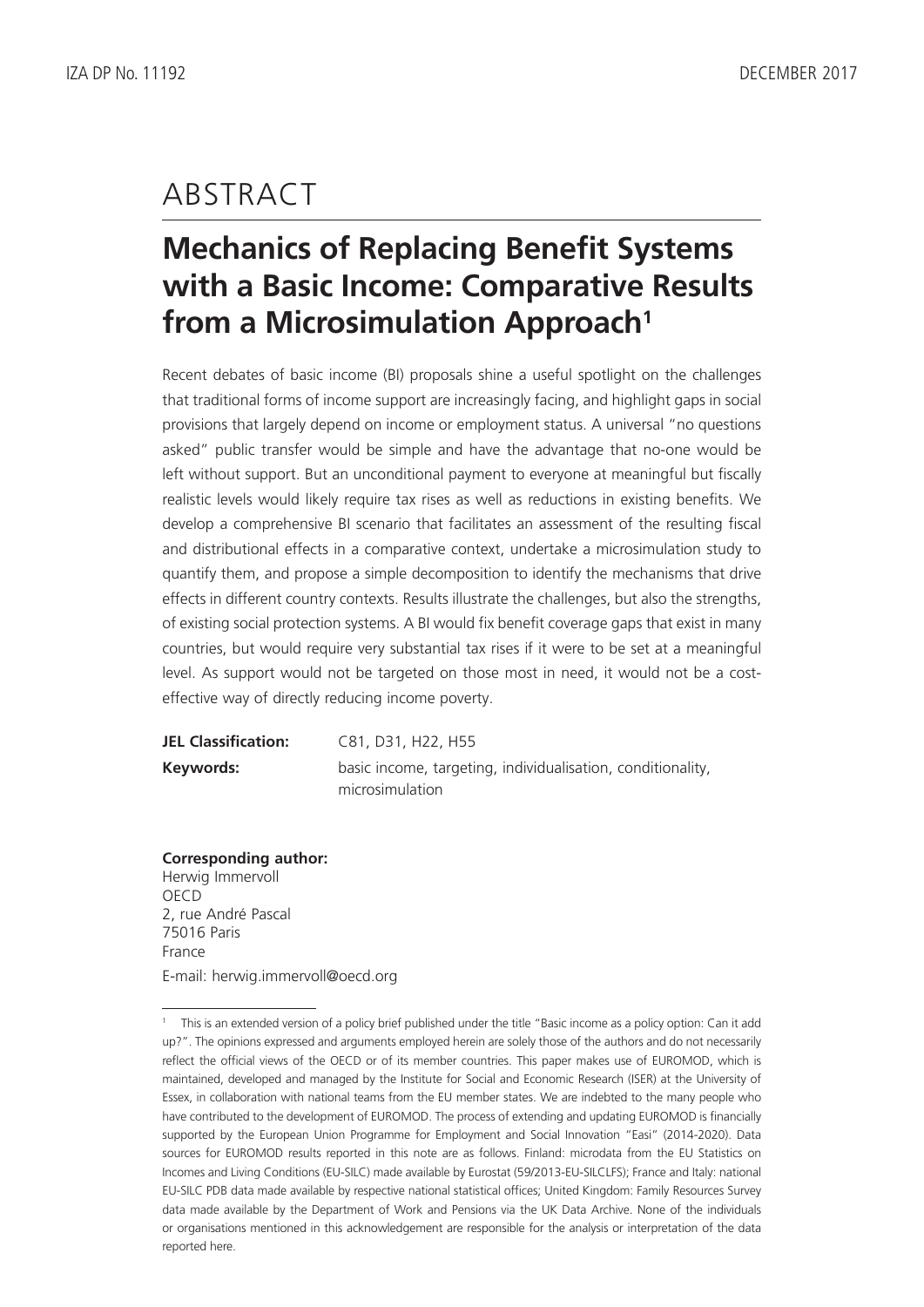# **Mechanics of replacing benefit systems with a basic income: Comparative results from a microsimulation approach**

### **1. Introduction**

The concept of a basic income (BI), an unconditional flat-rate transfer paid to everyone, is not new (Widerquist *et al*, 2013). In several countries, some groups already receive unconditional public transfers. The most important universal payments are child or family benefits (in many European countries, see e.g. OECD, 2017a) and basic old-age pensions (in about half of OECD countries, see OECD, 2015). Examples of earlier high-profile experiments of more universally accessible income transfers include those in Canada and the United States in the 1970s. [2](#page-3-0) But to date, no country has put a BI in place as a principal pillar of income support for the working-age population. In this paper, we undertake a cross-country analysis of the direct fiscal and income consequences of replacing existing social benefits paid with a comprehensive BI for those below retirement age.

Recently, there has been a remarkable upsurge in attention to BI proposals in OECD countries, including in those with long-standing traditions of providing comprehensive social protection.[3](#page-3-1) A growing interest in simple, reliable and accessible income support can be linked to major economic trends and to social concerns associated with them, including growing inequality, a rise in atypical forms of employment, also associated with the digital transformation, the risk of job losses due to automation, as well as perceived imbalances between work, family and leisure.

Tony Atkinson was a key figure in the BI debate. Combining theoretical reasoning with rigorous empirical analysis, his work systematically confronted and disentangled the key objectives and constraints of universal income support. Among his numerous notable contributions are his 1995 book 'Public Economics in Action' (Atkinson, 1995), which examined a combined BI and flat tax proposal in a comprehensive public-finance perspective, including a tax-benefit model to examine the fiscal consequences of a BI in the United Kingdom for both government and households across the income spectrum. His more recent book, 'Inequality: what can be done?' (Atkinson, 2015), proposed a BI as part of a suite of policies designed to reduce inequalities. The fiscal and distributional effects of a concrete BI scenario was, again, assessed in the specific socio-economic and policy context of the United Kingdom.

Although the design of a BI is very simple, existing tax and transfer provisions are not, and the impact of moving towards a BI therefore depends crucially on the characteristics of

<span id="page-3-0"></span><sup>&</sup>lt;sup>2</sup> These experiments involved a negative income tax rather than a basic income, which differs in a number of important respects, being income related and assessed at the family rather than the individual level.

<span id="page-3-1"></span> $3$  A 2-year national experiment of a BI for 2,000 recipients of unemployment assistance benefits has begun in Finland, and experimental changes to remove job search requirements or earnings tests from social assistance benefits are being trialled in the Netherlands and in Ontario, Canada. Other experiments have been proposed recently in the United States and elsewhere.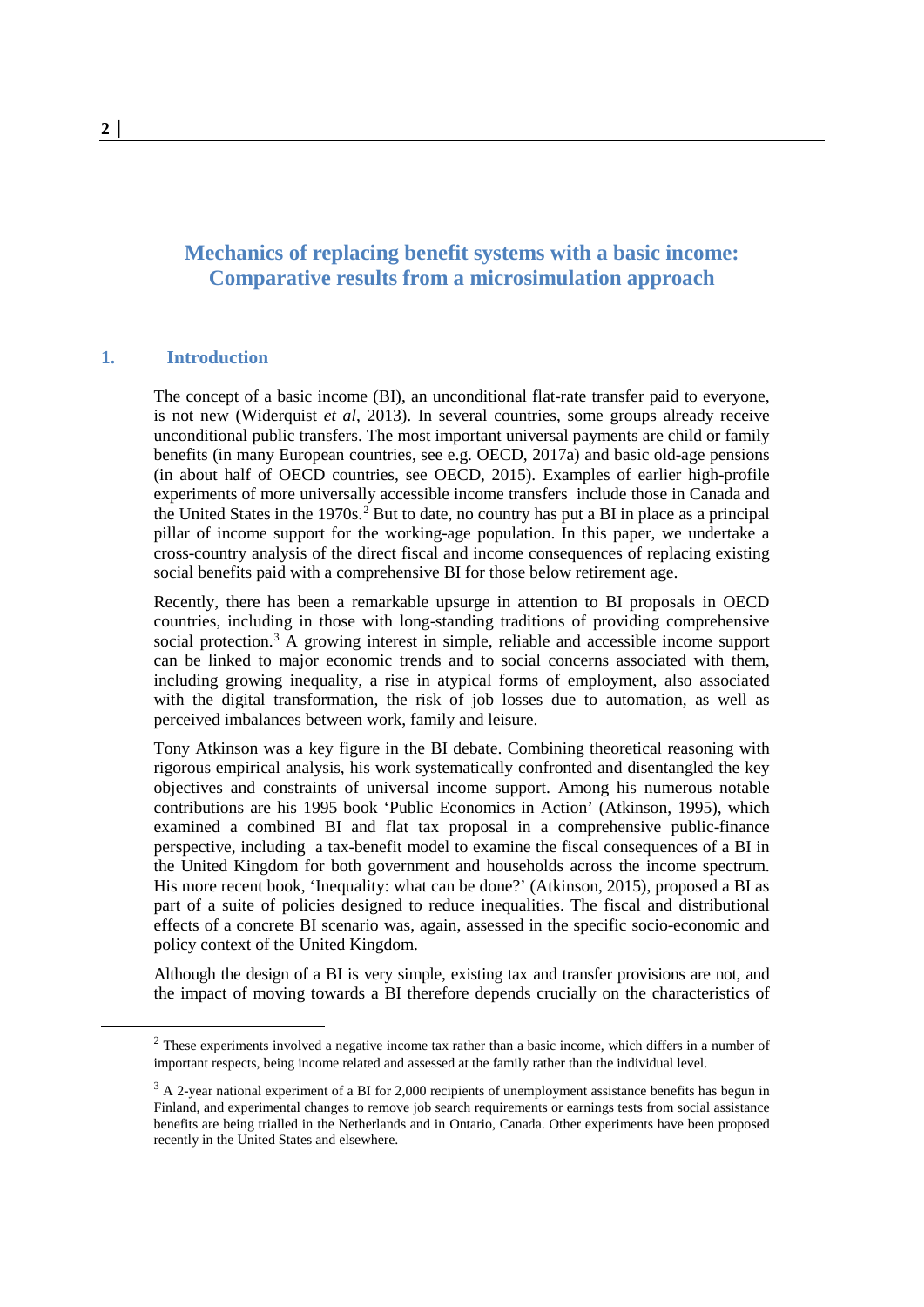the tax and benefit provisions it would replace. Single-country studies such as Atkinson's (1995, 2011), while clearly instructive and necessary, are difficult to generalise in a way that is informative in the international debate. We build on Atkinson's work by using microsimulation techniques to examine the impact of replacing existing social protection system with a BI in four countries with different population and labour-market structures, and very different tax and transfer policies: Finland, France, Italy and the United Kingdom. We analyse a BI that would be paid to all individuals at or below working age (i.e., younger than the statutory retirement age prevailing in each country), that is budgetary neutral, and parsimonious in its specification, in the sense that the specifics of the reform scenarios are in large part derived endogenously from parameters of the existing benefit systems. As a simple counterfactual form of income support, the effects of such a reform also shed light on the features, strengths and weaknesses of existing, and much more complex, policy designs.

A BI would present a major departure from several of the key principles governing existing tax-benefit policies. To unpick the resulting mechanics of a BI reform in different policy contexts, we undertake a simple decomposition analysis that separately focuses on what may be thought of as different discrete and sequential steps when moving from existing social protection systems to a comprehensive BI.

Results show that in Finland and France, replacing existing non-elderly cash transfers and tax-free allowances with a BI set at the same level as guaranteed minimum income (GMI) benefits would be roughly budget-neutral: only a small adjustment to the BI amount would be necessary to achieve full budget neutrality. By contrast, in the UK the budgetneutral BI amount would be 28% below the level of current GMI benefit levels. In Italy, the budget-neutral BI amount would be much higher than the level of a GMI benefit introduced in 2016, but still low compared to the other countries considered here. In all countries, a budget-neutral BI would be far from distributionally neutral: few households would see their incomes unaffected, and most would either gain or lose significantly. Gains are concentrated at middle income levels where benefit receipt is less common under existing systems. Significant losses are most common at older ages when people are more likely to benefit from social-insurance benefits that are typically set significantly above GMI benefit levels in existing social protection systems.

The decomposition analysis shows that differences in the impact across countries reflect the extent to which their existing social transfers depart from the unconditional, individualised and flat-rate support that would be provided by a BI. For instance, in the UK, where social insurance benefits are not common, the impact of 'levelling down' benefit entitlements to GMI levels is small. Abolishing existing benefits would in this case bring relatively limited savings and financing a BI at the level of GMI benefits would therefore require significant tax increases. At the same time, the a BI would have a more sizeable effect on the accessibility of support in the UK than in other countries, as the combination of existing benefit conditionality, means-testing and non-take-up mean that comparatively sizeable proportions of UK families currently receive no income support at all.

The paper proceeds as follows. We first discuss the arguments that have been used in favour of a BI, as well as criticisms (Section 2) before describing our empirical approach and data (Section 3), and the parameters and fiscal costs of the BI policy scenario we examine (Section 4). Section 5 presents results focussing, in turn, on gainers and losers, separating out the different channels by which a comprehensive BI would affect family incomes and government budgets, the direct effects of the budget-neutral BI on income poverty, and a short discussion of work incentives. In light of these results, we reflect on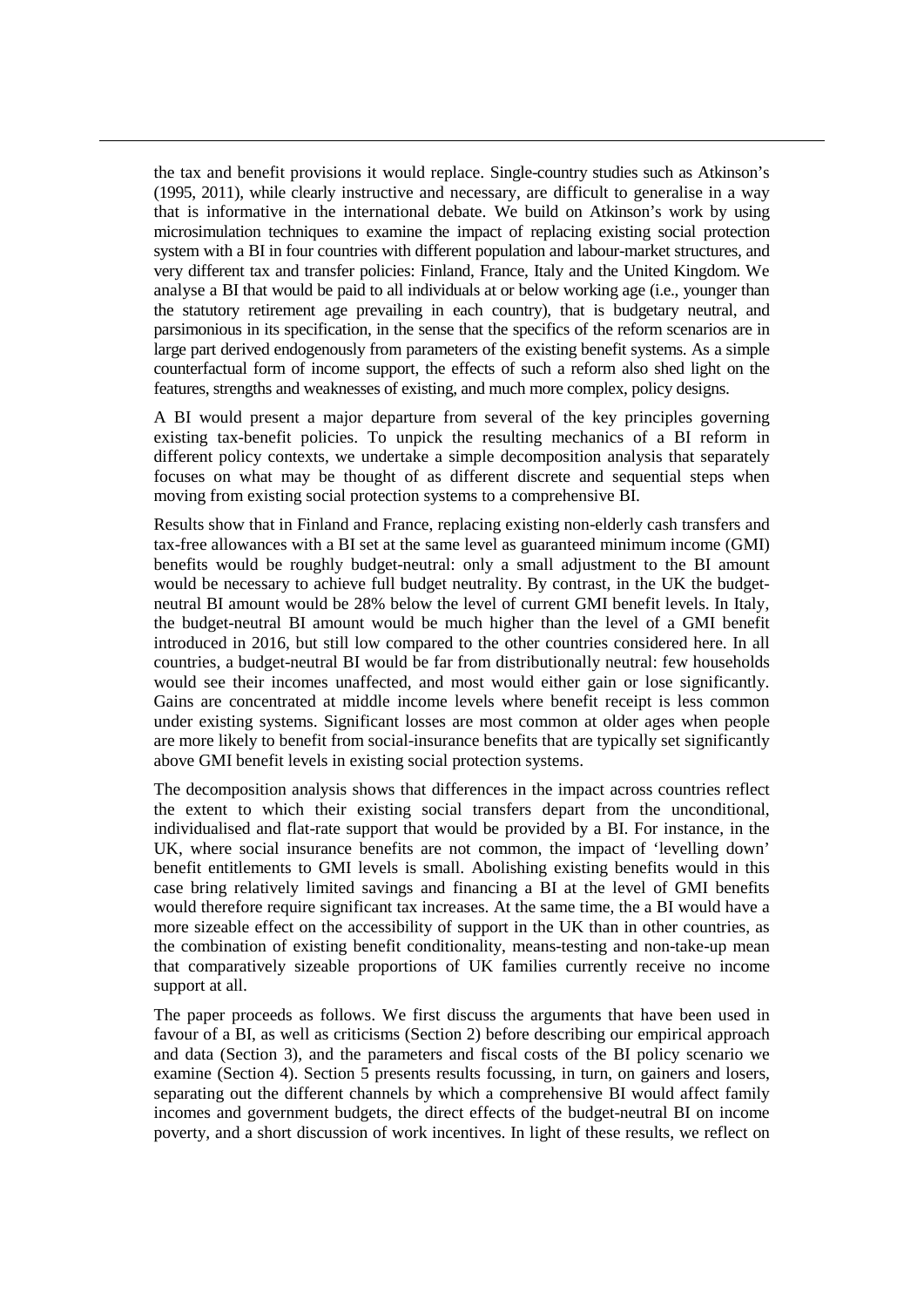the advantages and disadvantages of different alternative, less comprehensive, types of BI in the concluding section.

# **2. Basic income: Rationale and criticisms**

We define a BI as a cash transfer paid to all individuals below normal statutory retirement age. The amount paid is the same for all adults, and a flat payment is also made in respect of dependent children, though the amount is different. Such a BI would be markedly different from existing social protection systems in a number of respects:

- 1. In contrast to existing social insurance benefits, the amount received is flat-rate and not related to previous earnings,
- 2. It is also not means-tested, so the amount received does not depend on individual or family income or assets,
- 3. Coverage is universal among the working-age population, not focused on particular categories of individuals or families,
- 4. A BI is individual rather than family-based, and amounts received per adult or per child do not depend on family composition, or on the circumstances of other family members,
- 5. Although not means-tested, the BI is fully taxable, so it is effectively worth less to those with higher incomes who face higher marginal income tax rates.

Both advocates and opponents of a BI may focus on a sub-set of these features. Much of the most recent interest in a BI, also in response to labour-market developments, has focused on the greater benefit coverage it would entail. For instance, current and future evolutions in labour markets may be blurring lines between traditional employment, different forms of independent work, and new types of atypical employment, making it harder to reliably assess whether someone is working at all. As a result, maintaining effective support through existing social protection systems becomes more difficult if entitlement is, in large part, modelled on employer-employee contracts, stable career patterns, and social compacts, which can appear outdated today (Abraham et al, 2017; Katz and Krueger, 2017; OECD, 2017b; Colombino, 2015). Even now, when a large majority of workers are still in traditional forms of employment, in around half of OECD countries, fewer than 50% of active jobseekers receive unemployment support (OECD, 2017c). Lower-tier safety nets, such as minimum-income benefits for the poor, are typically less accessible still, partly because of the negative stigma that can come with claiming these transfers. Incomplete coverage is one of several reasons why low-income groups in some countries are less likely to benefit from cash support than better-off families (Figure 1).[4](#page-5-0) If existing targeting strategies do not provide reliable support for all those in need then moving towards greater universality is one option for keeping social protection accessible. Likewise, if the gains from technological advances are concentrated among a few while the majority lose out as a result of technological unemployment or lower wages, then a BI could be used as a means for compensating the losers (Hughes, 2014). If losses were very widespread, a BI might be an effective way of achieving this objective. However, a complete absence of targeting may require taxes to be raised very

<span id="page-5-0"></span><sup>&</sup>lt;sup>4</sup> In addition, not all social transfers are designed to redistribute from rich to poor. Significant benefit entitlements among higher-income groups are a result of making social-insurance benefits and pensions available to a sizeable share of working-age individuals (e.g., in France, see notes to Figure 1, and in Southern European countries).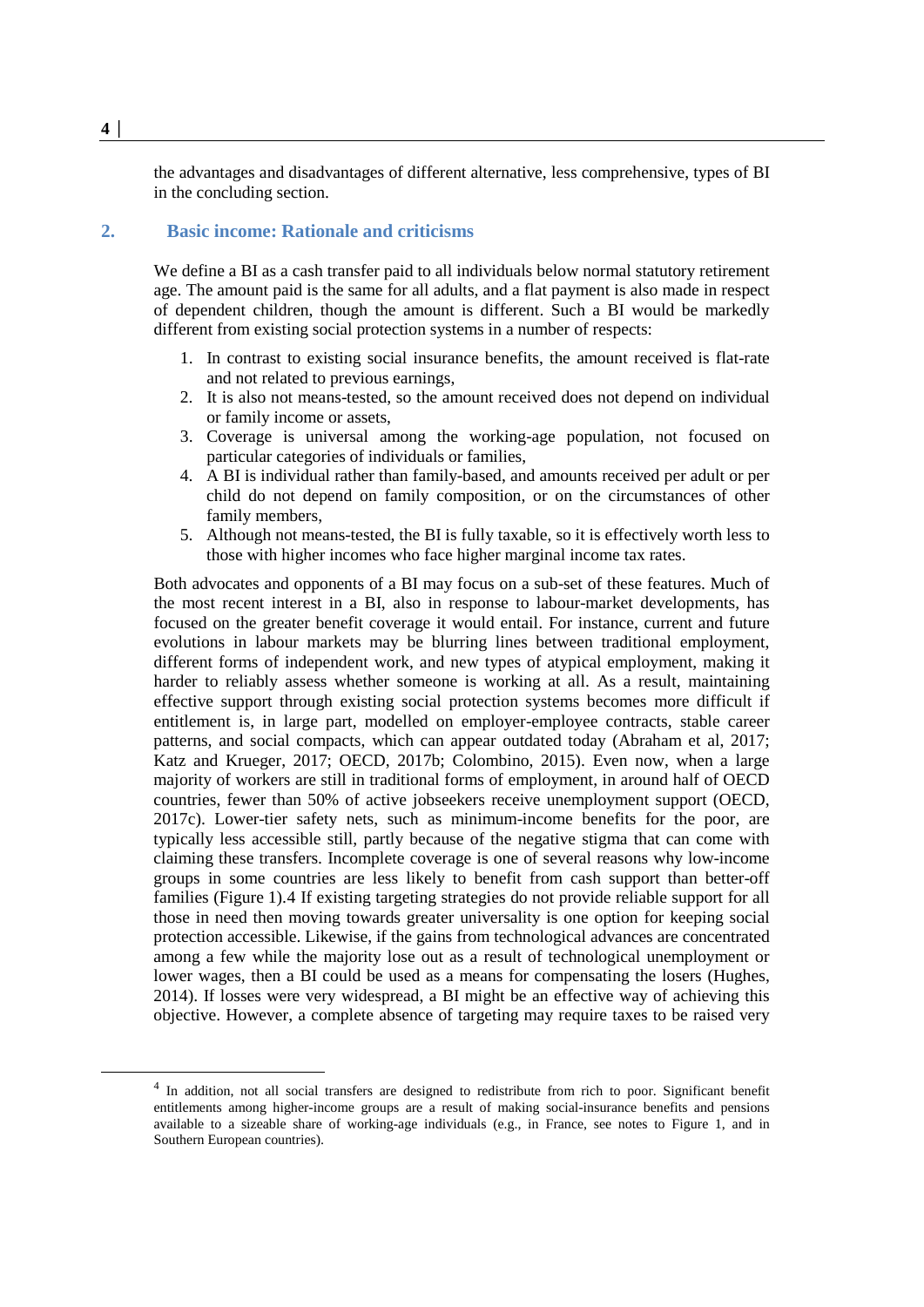

substantially in order to finance a BI, or it may require setting the BI at such a low level that it would cause hardship for those without any other sources of income.

*Note*: Age group 18-65, 18-62 in France. Public social cash transfers at the household level, adjusted for household size. Income groups refer to disposable incomes. Additional data provided by France show that, without counting old-age and disability pensions, the bottom 20% in France receive about three times as much as the top 20%.

Source: Authors' calculations based on the **OECD** Income Distribution Database.

An entirely unconditional BI would also sever links between carefully balanced rights and responsibilities of job seekers and would represent a notable departure from key principles of "active" social and employment policy in many OECD countries. For instance, a key element of existing policies to promote the prompt (re)integration of job seekers into employment (activation strategies), is that benefits and employment support are tied to active participation in job-search and labour-market integration measures (Immervoll and Scarpetta, 2012). Targeting these incentives and services to job seekers would become more difficult if everyone is a benefit recipient and benefit conditionality no longer exists. Despite an absence of a quid-pro-quo for benefit recipients, financial work incentives can, however, be significantly stronger under a BI as the absence of means testing and the universal nature of the BI mean that benefits are no longer lost when moving into employment or increasing working hours. Nonetheless, to the extent that a BI would require tax increases to finance it, work incentives may weaken for some groups due to higher tax burdens. For some groups, the income gains associated with a BI may also reduce the need to work and, hence weaken work incentives (though not welfare). But if the BI reform is revenue neutral, average income effects would be small or zero. The net impact of a BI on work incentives and employment is ultimately an empirical matter, which is hard to quantify in the absence of large-scale experiments. The present paper does not attempt to quantify behavioural responses but instead discusses the effects of the BI scenario on work incentives. The results of some behavioural microsimulation studies suggest that a BI would in fact likely reduce labour supply overall as work incentives would weaken for groups who are particularly responsive to these incentives, such as married women (e.g. Colombino, 2014, Scutella, 2004).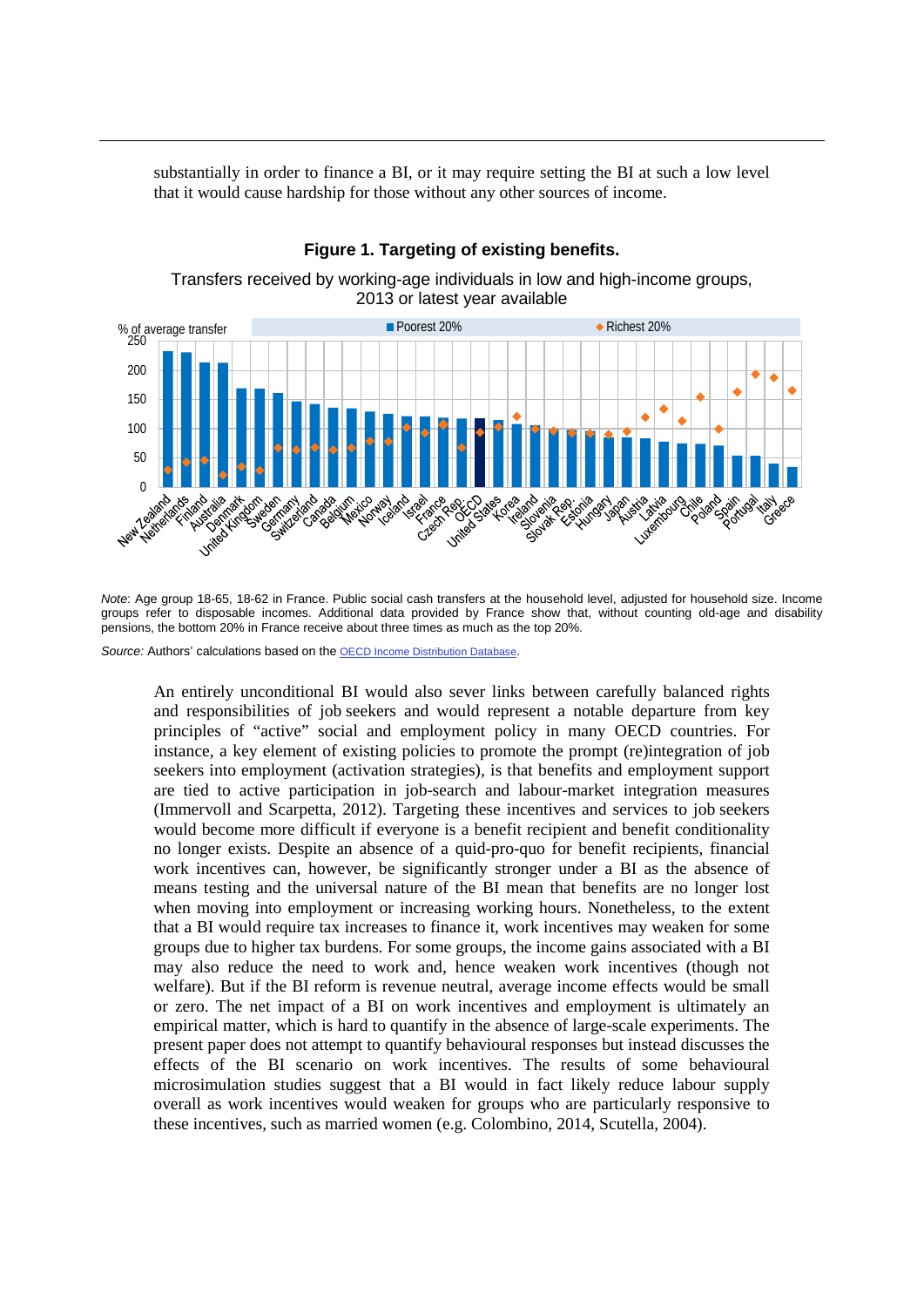The universal coverage of a BI would involve paying income support to middle and higher-income groups. At the same time, it would charge them taxes to finance it, which can be inefficient as it amounts to "giving with one hand and taking with the other". But, as shown in Figure 1, replacing existing benefits with a uniform BI may actually reduce support to the rich in some cases. Furthermore, universal benefits can reduce efficiency costs as administration efforts are lower when there is no need for an elaborate verification of socio-economic circumstances associated with categorical or mean-tested benefits.[5](#page-7-0)

Some authors have emphasised the individualised nature of a BI (e.g. Parker and Sutherland, 1991). Unlike benefits that are targeted to certain family configurations, or depend on a partner's income, a BI would safeguard some degree of control over money and spending power to each adult in a household. As everyone would receive their own BI, it might help prevent financial dependence within couples. However, at the same time, ignoring the family context is another way in which a BI can be less well targeted on those in situations of greater need.

Other advantages or disadvantages of BI are potentially important but more indirect. Giving additional support to all employees may alter the balance in wage negotiations and lead to attempts by employers to reduce wages in response. But if taxes would increase as well, and especially if the reform is budgetary neutral, there would be little or no net benefit on aggregate, making such attempts by employers more difficult. Moreover, similar concerns arise also for existing support programmes, notably in-work benefits, and they can be addressed through measures that conserve an adequate representation and bargaining power of low-wage workers (e.g., through statutory minimum wages or collective bargaining). Indeed, proponents of a BI argue that it would play a major role in ensuring adequate remuneration, by giving workers a better outside option that would allow them to reject low-quality employment.

Finally, from a broader economic-policy perspective, a potential downside of a non means-tested BI is that, unlike unemployment support or means-tested benefits, it does not act as an automatic stabiliser: since it is paid regardless of income or employment status, spending levels do not go up during a downturn.

The relative importance of the benefits and drawbacks of the different aspects of a BI is not only relevant for an overall judgement of the desirability of a BI, but also for the choices that would need to be made regarding its design. For example, those primarily concerned with giving each individual control over a certain amount of income, or to redistribute the gains from technological progress more equitably, might choose to set a BI at a relatively low level and retain existing categorical and means-tested benefits to provide additional targeted support to particular vulnerable groups. By contrast, those more concerned with low or declining benefit coverage might advocate for a BI at levels similar to existing out of work benefits to fill the gaps left by existing forms of support. There is also a trade-off between raising the BI amount (and associated taxes) and maintaining strong work incentives. To provide a counterfactual in this debate, we take a comprehensive approach in the simulations that follow and assess a scenario where a BI replaces most existing support schemes for working-age people, and where the BI amount

**6 │** 

<span id="page-7-0"></span> <sup>5</sup> Administration costs of social protection systems in European countries range from 1% to 6% of total spending (Eurostat, 2017). Evidence from the US suggests that the administrative costs of a non-means tested benefit represent 1-2% of the total cost, but this can be four to five times higher for means-tested benefits (Colombino, 2015).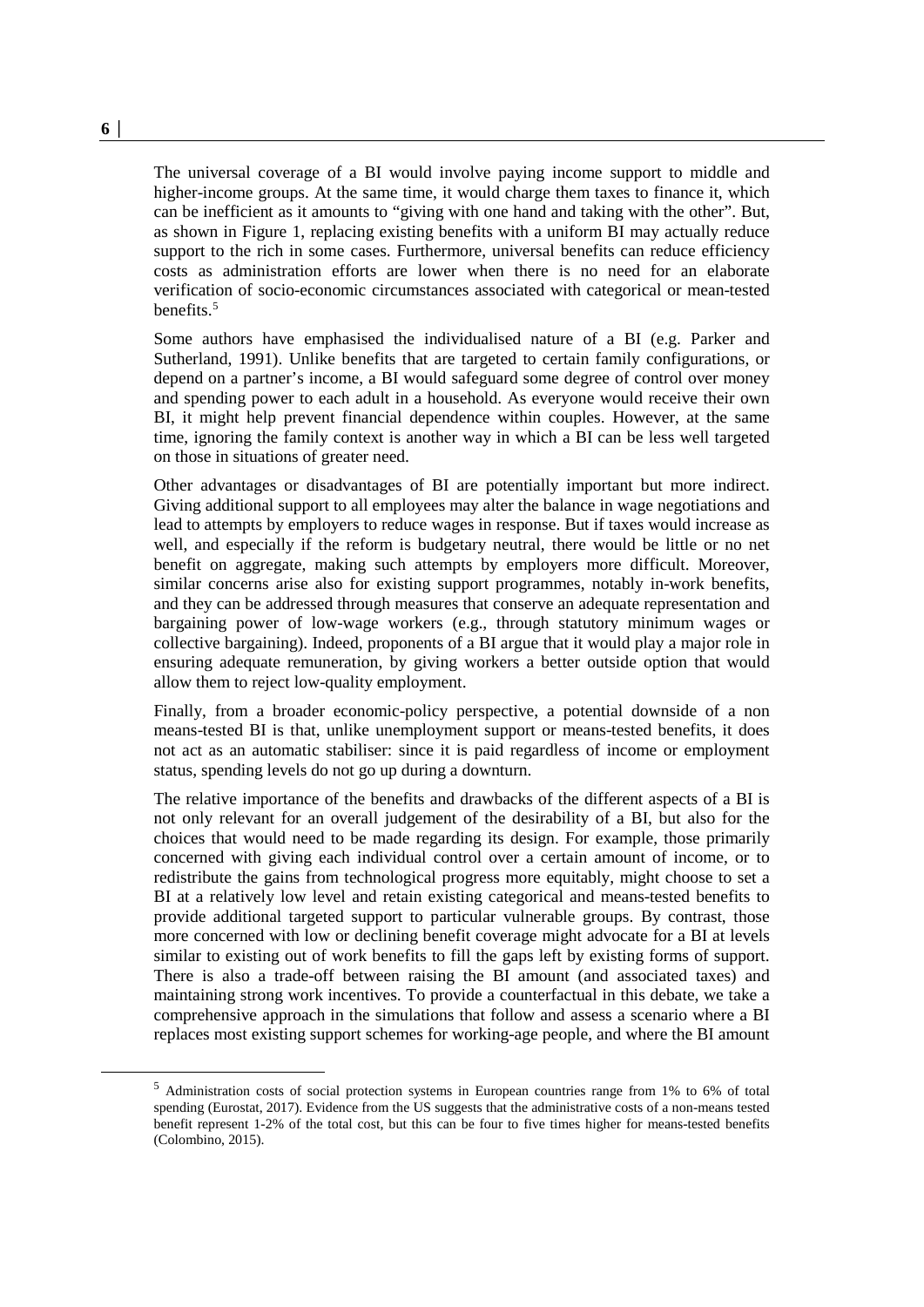corresponds to support provided by existing GMI benefits. Fuller details, and a rationale for this particular counterfactual, follow in Sections 3 and 4.

# **3. Data and microsimulation model**

We use EUROMOD, the population-based tax-benefit microsimulation model covering all 28 Member States of the European Union, which, for more than two decades, benefited from Tony Atkinson's contributions and support (Immervoll *et al.*, 1999). EUROMOD employs household micro-data from the European Survey of Income and Living Conditions (EU-SILC) and national SILC surveys in combination with countries' detailed tax and benefit rules to calculate tax liabilities and benefit entitlements for representative population samples (Sutherland and Figari, 2013). These calculations are repeated under the different policy scenarios with and without the BI in place in Finland, France, Italy and the United Kingdom. The baseline scenario corresponds to the policies that were in place in  $2015<sup>6</sup>$  $2015<sup>6</sup>$  $2015<sup>6</sup>$  and the hypothetical BI scenarios are described in more detail in the next section below. Comparing incomes across scenarios allows us to examine aggregate fiscal effects, adjust BI amounts to achieve budget neutrality, and assess the resulting distributional impact across the full range of working-age households.

Non-take-up of benefits is known to be significant for some means-tested benefit programmes (see e.g., Bargain *et al*, 2012 and the references cited in Chareyron and Domingues, 2016). It is therefore important to consider incomplete take-up of existing benefits: a BI would likely have near-complete take-up, and failing to account for nontake-up would underestimate the gains of lower-income households arising from a BI. In Italy, the extent of means-tested benefits, and hence the associated role of non-take-up, is small. For the other three countries. EUROMOD models non-take-up in cases where information on the extent of non-take-up of a particular benefit is available. This includes means-tested benefits in the UK and social assistance in Finland and France. For some other means-tested benefit programmes, EUROMOD does not account for non-take-up and, if BI does not suffer from any non-take-up at all, gains from a universal BI for lower-income groups might in these cases be somewhat larger than is suggested by the results reported here However, the overall significance of non-take-up for the results is expected to be small relative to the total impact of the BI in extending coverage to all.<sup>[7](#page-8-1)</sup>

# **4. A hypothetical scenario for examining a basic income in a comparative context**

The starting point for the counterfactual scenario is a BI set at the level received by those supported by GMI that existed in 2015. Italy had no nationally applicable GMI benefit in 2015, and we instead use the level of a benefit introduced in 2016 as a reference (see note to Figure 2). **Figure 2** shows that the income provided by existing GMI benefits is typically well below the poverty line. But even so, in most countries, a BI paying an equivalent amount to everybody would cost significantly more than existing cash

<span id="page-8-0"></span> <sup>6</sup> The 2012 waves of EU-SILC and FRS data are used with financial variables uprated in line with observed growth of different income categories (wages, pensions etc.) to 2015.

<span id="page-8-1"></span> $<sup>7</sup>$  For instance, in the UK, where non-take-up is known to be significant, EUROMOD calculations indicate</sup> that the proportion of working-age families not receiving an earnings-replacement benefit payment (the "coverage gap") would decline by 4% if there was full take-up of Income Support, Job Seekers' Allowance, Employment and Support Allowance and Child Tax credit. (By contrast, the coverage gap would of course disappear following introduction of a BI paid to everyone.)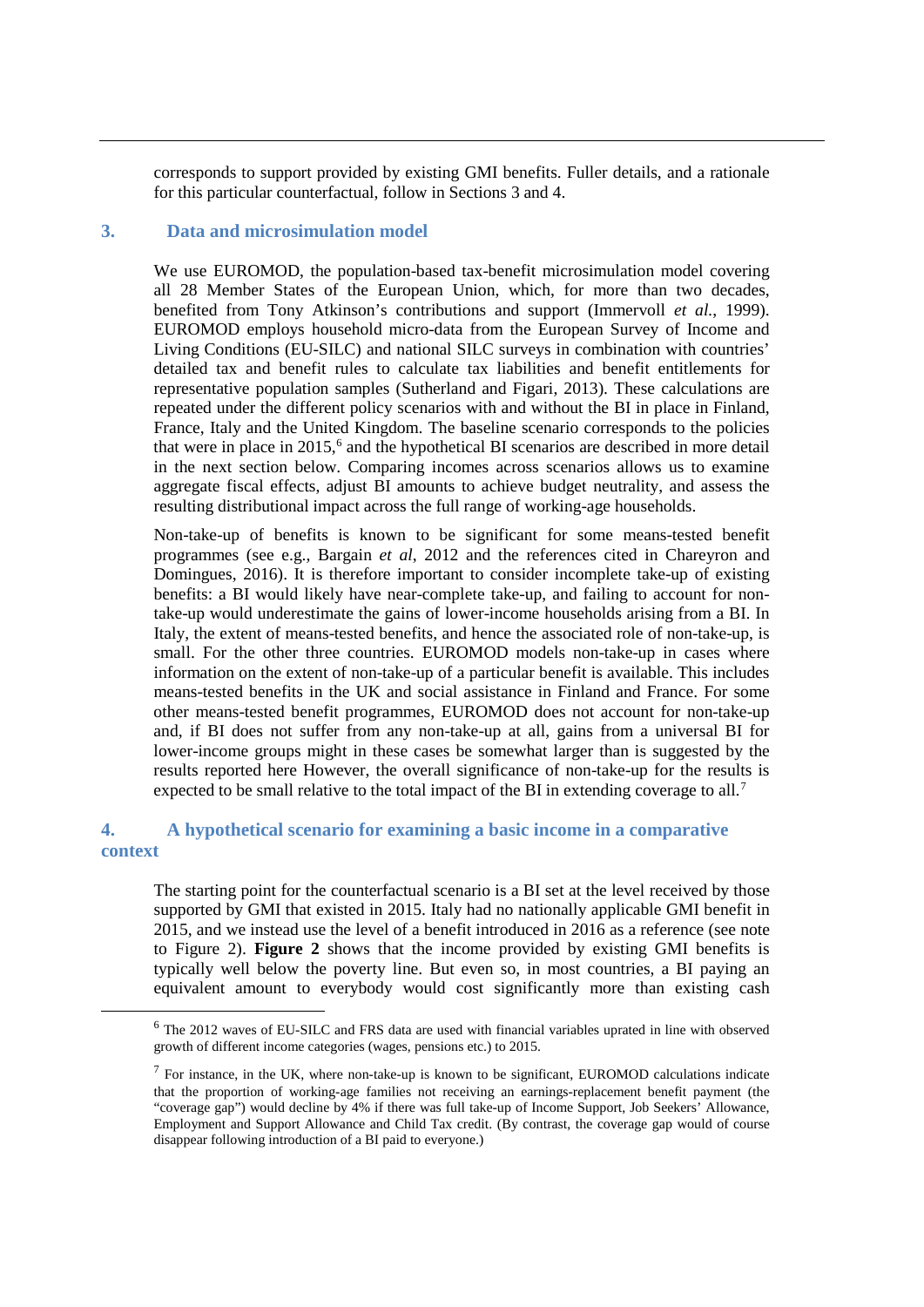transfers (existing per-capita non-elderly benefit spending is well below the level of GMI benefits in most countries). In the simulations reported below, the BI amount for adults is set at the GMI amount received by a single person without children, and the amount for children is set such that the amount received by a two-adult two-child family without any earned income is the same as under existing policies.

The BI in our scenario is unconditional and paid independently of own income or employment circumstances. Unlike existing GMI systems which are family-based, the BI is an individual-level benefit that is also entirely independent of family circumstances and the income or employment situation of other family members. All individuals receive the BI if they reside in the country and are below the current main statutory retirement age: younger than 65 in Finland and Italy, younger than 65 (men) or 62 (women) in the United Kingdom, and younger than 62 in France.

The BI is comprehensive in the sense that it replaces most existing benefits supporting working-age individuals and their children, including unemployment benefits, social assistance and other generalised minimum-income schemes, in-work benefits, early retirement pensions (i.e. pensions paid to those below retirement age whatever their official label), student maintenance grants and family benefits. However, those currently entitled to support intended to compensate for specific needs or circumstances – such as the costs related to a disability or of renting suitable accommodation – would typically lose out from a flat-rate BI set at GMI levels. This is a principal trade-off between social protection that is responsive to people's situations, and unified universal support: to avoid hardship being 'built into' the reform, and to make the scenario politically more realistic, some form of targeted cash transfer, for instance disability or housing benefits, may need to be kept in place alongside a BI. The reform scenario we consider therefore assumes that disability benefit claimants can retain any higher amounts they receive under existing systems (i.e., none of them receive less following the BI reform). Similarly, we retain existing housing benefits for rented accommodation but include the BI in relevant income tests. The BI reform scenario does not directly affect the incomes of people above normal statutory retirement age, or the provision of public services, such as health, education, care, or other in-kind supports, which are all assumed to remain in place unchanged.<sup>[8](#page-9-0)</sup>

**8 │** 

<span id="page-9-0"></span><sup>&</sup>lt;sup>8</sup> The (net) incomes of individuals above retirement age are protected in our reform scenario. Although the scope of the simulation exercise is limited to individuals of working-age or below, the incomes of those above retirement age still enter the analysis to the extent that they share a household with younger people.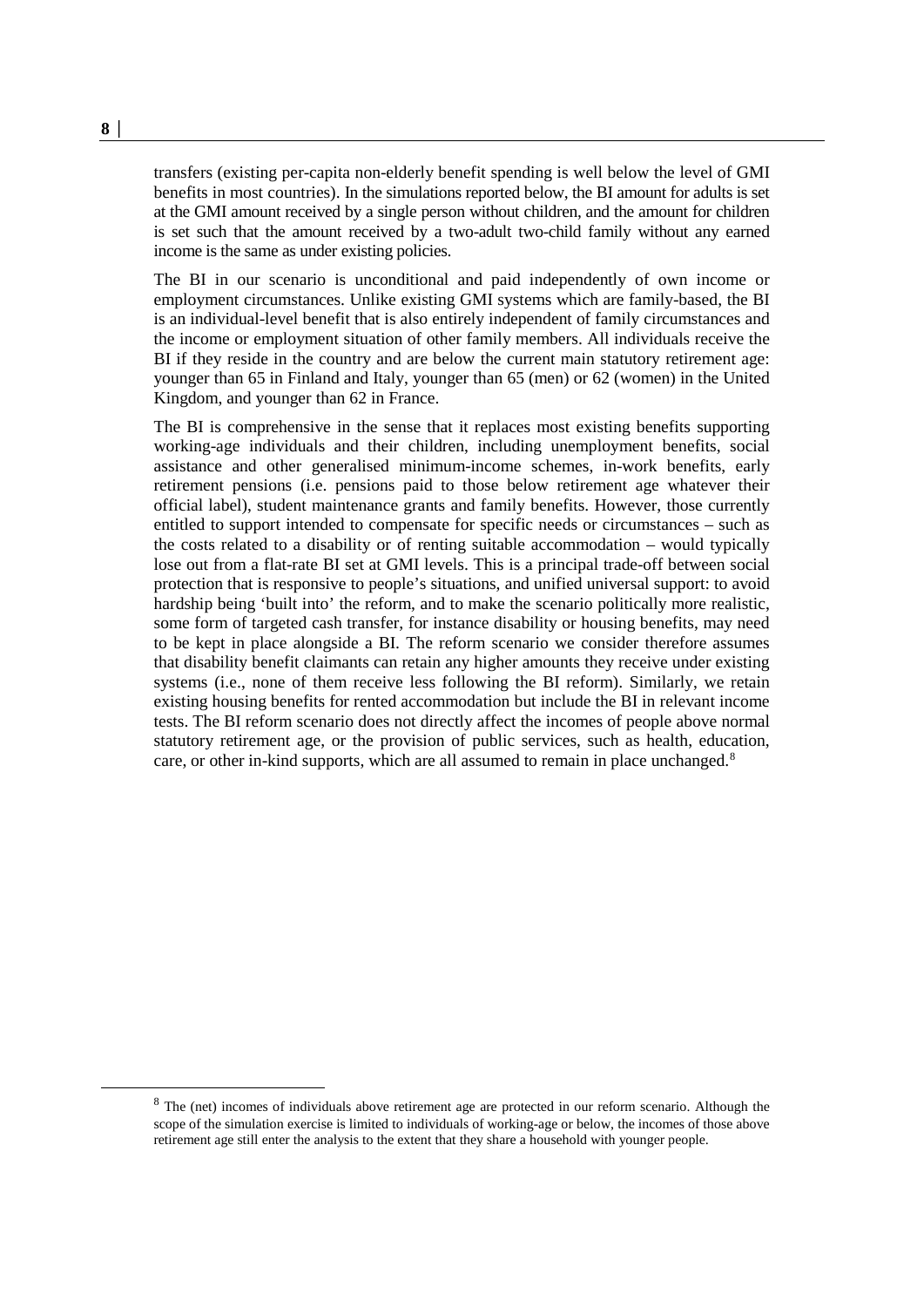

## **Figure 2. Non-elderly benefit spending per capita and guaranteed minimum income level**

*Note*: Poverty line is 50% of median household income adjusted for household size using square root of household size. Per-capita spending is in gross terms and refers to total cash transfer except old-age and survivor pensions, but including early-retirement benefits where these can be identified, divided by the number of residents aged below 65 (62 in France). Where receipt of old-age pensions among working-age individuals is relatively common (e.g. in France), true per-capita amounts of all "non-elderly" benefits is significantly higher. Some countries (e.g. Luxembourg) pay significant amounts of benefits to non-residents; dividing total expenditure by the resident populations only overestimates true per-capita amounts in these cases. Social assistance amounts refer to the main means-tested safety-net benefit available for working-age people and do not include cash housing benefits that may be available separately. No nationally applicable general GMI entitlements existed in Greece and Turkey. Social Assistance in Italy refers to the *Sostegno per l'inclusione attiva* GMI programme that started being rolled out nationally in 2016; no nationally applicable GMI programme existed prior to that.

*Source:* Authors' calculations using OECD Social Expenditure, Income Distribution and Tax-Benefit Policy databases.

As seen in Figure 2, setting the BI at the level of GMI benefits typically requires substantial additional benefit expenditures and, in a budgetary neutral setting, higher government revenues to finance them. In order to anchor the financing strategy on each country's existing tax-policy setting, we first tax the BI alongside other incomes, making it subject to income tax in the same way as employment income. This reduces its cost and makes it better targeted to lower-income groups, whose income-tax rates are lower.

Sizeable additional revenues for financing the BI scenario come from abolishing any existing tax-free allowances or equivalent zero-rate tax bands.<sup>[9,](#page-10-0)[10](#page-10-1)</sup> Removing tax-free allowances has commonly been part of BI proposals, including those by Atkinson (1995, 2015), as the rationale for allowing individuals to keep a portion of their income tax-free becomes less convincing when everyone receives a minimum level of income. Moreover, unlike means-tested benefits, a BI does not get withdrawn when people start earning more. Work incentives are strengthened as a result, and this permits taxing the first dollar

<span id="page-10-0"></span> <sup>9</sup> In the simulations reported here, any zero-tax bands in income-tax and social contribution schedules are abolished by shifting the tax-schedule downwards by a corresponding amount. An alternative would be to expanding only the width of the first non-zero-rate bracket, while keeping other tax-band limits unchanged. This would not, however, be equivalent to removing a tax-free allowance. It would also raise substantially less revenue and would result in the largest relative tax-burden increases for low-income groups.

<span id="page-10-1"></span><sup>&</sup>lt;sup>10</sup> Tax rates and all other tax rules remain the same as in the 2015 baseline policy.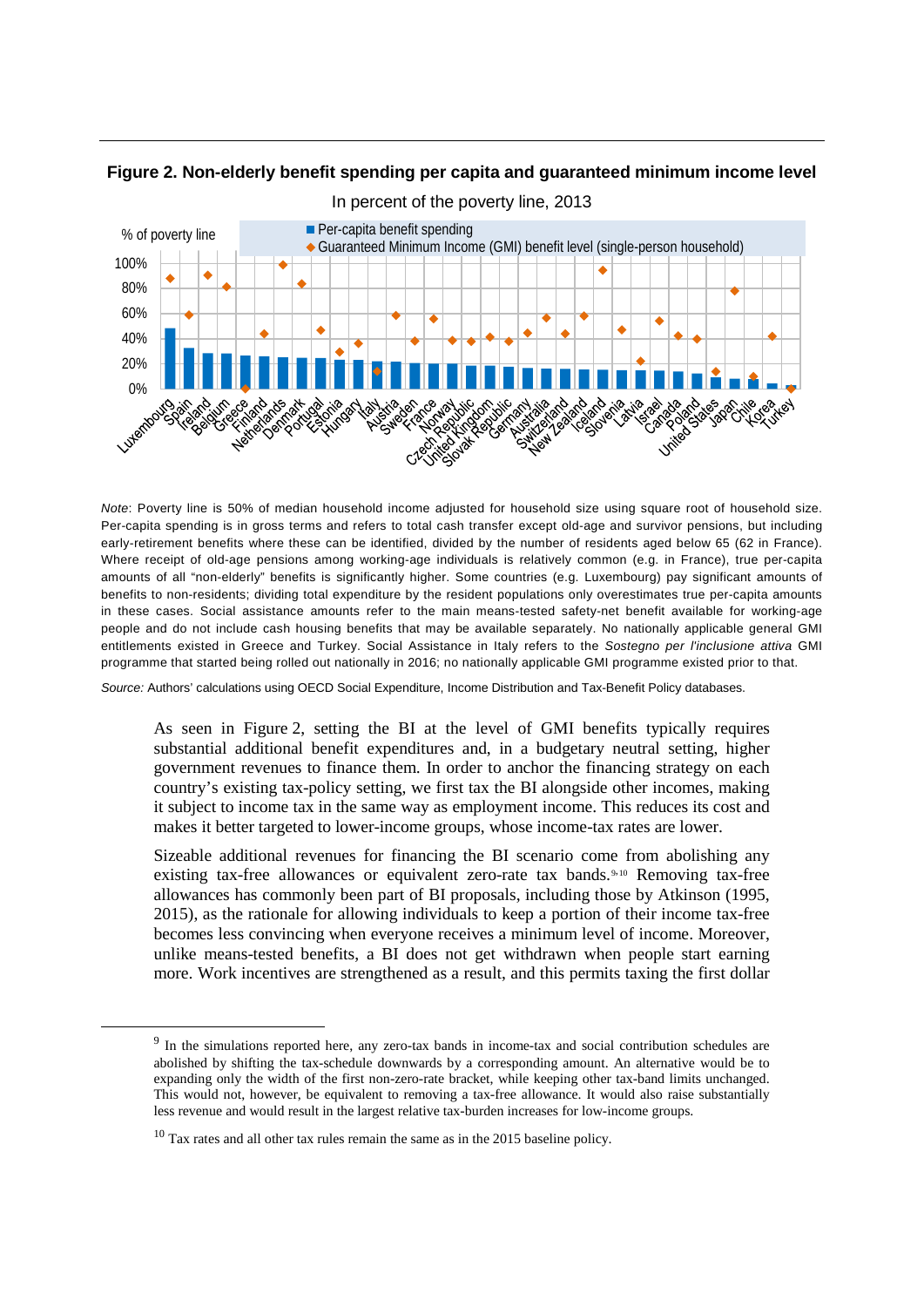or euro earned, while still lowering marginal effective tax rates for many low-income earners (typically the group most likely to work more in response to stronger incentives).

In Finland and Italy, the additional revenue from making the BI taxable and abolishing tax-free allowances is more than sufficient to cover the extra costs of a BI at current GMI levels over existing benefit spending. In the simulations, the resulting surplus revenue is used to finance a more generous BI amount. In France, additional revenues from abolishing tax-free allowances roughly offset the additional cost of a BI set at GMI levels: a budget-neutral reform would then require only a small reduction in the BI level below GMI levels (or, alternatively, a small further tax rise). By contrast, in the United Kingdom, the cost of a BI at GMI levels would significantly exceed current spending on cash benefits and tax-free allowances. A budget-neutral BI reform in the United Kingdom would require a more sizeable reduction of the BI amount below GMI levels. The resulting net-of-tax budget-neutral BI amounts used in this paper are shown in **Table 1**. [11](#page-11-0)

In each of the four countries, very large tax-revenue changes are needed to finance a BI at these levels, and tax reforms would therefore need to be an integral part of budget-neutral BI proposals. Even though headline tax rates remain unchanged, abolishing tax-free allowances and making BI taxable means that everybody would pay income taxes on the BI, and on all their other income. Tax burdens would go up for most people as a result. In Finland and the UK, the additional tax revenue would contribute a significantly larger share of gross BI expenditures (60% and 68%, respectively) than the savings from abolishing or reducing existing benefits. This additional tax revenue amounts to 10.2% of GDP in Finland and 6.1% of GDP in the UK. In France, higher tax revenues would contribute around half (51%) of gross BI expenditure, and the tax-GDP ratio would rise by 5.6%. In Italy, higher tax payments would represent a lower share of BI spending (28%) but the implied increase in tax revenues would still be large and tax revenues would rise by 2% of GDP.

<span id="page-11-0"></span><sup>&</sup>lt;sup>11</sup>. Alternatively, the BI could be kept at GMI levels and budget neutrality could be achieved by raising (all) personal income-tax rates by 2% in France and 25% in the UK, while tax rates could be reduced by 5% in Finland and by 31% in Italy. In Italy, revenues from income tax and social contributions would be 13% lower as a result. But in Finland (+57%), abolishing tax-free allowances and making BI taxable means that revenues would be much higher than before the reform even with these tax-rate reductions. In France, the combination of a small increase in tax rates and the abolition of tax-free allowances increases income tax revenues by 44% and in the UK, the increased tax rates in such a scenario would nearly double revenues from income tax and social contributions (+95%).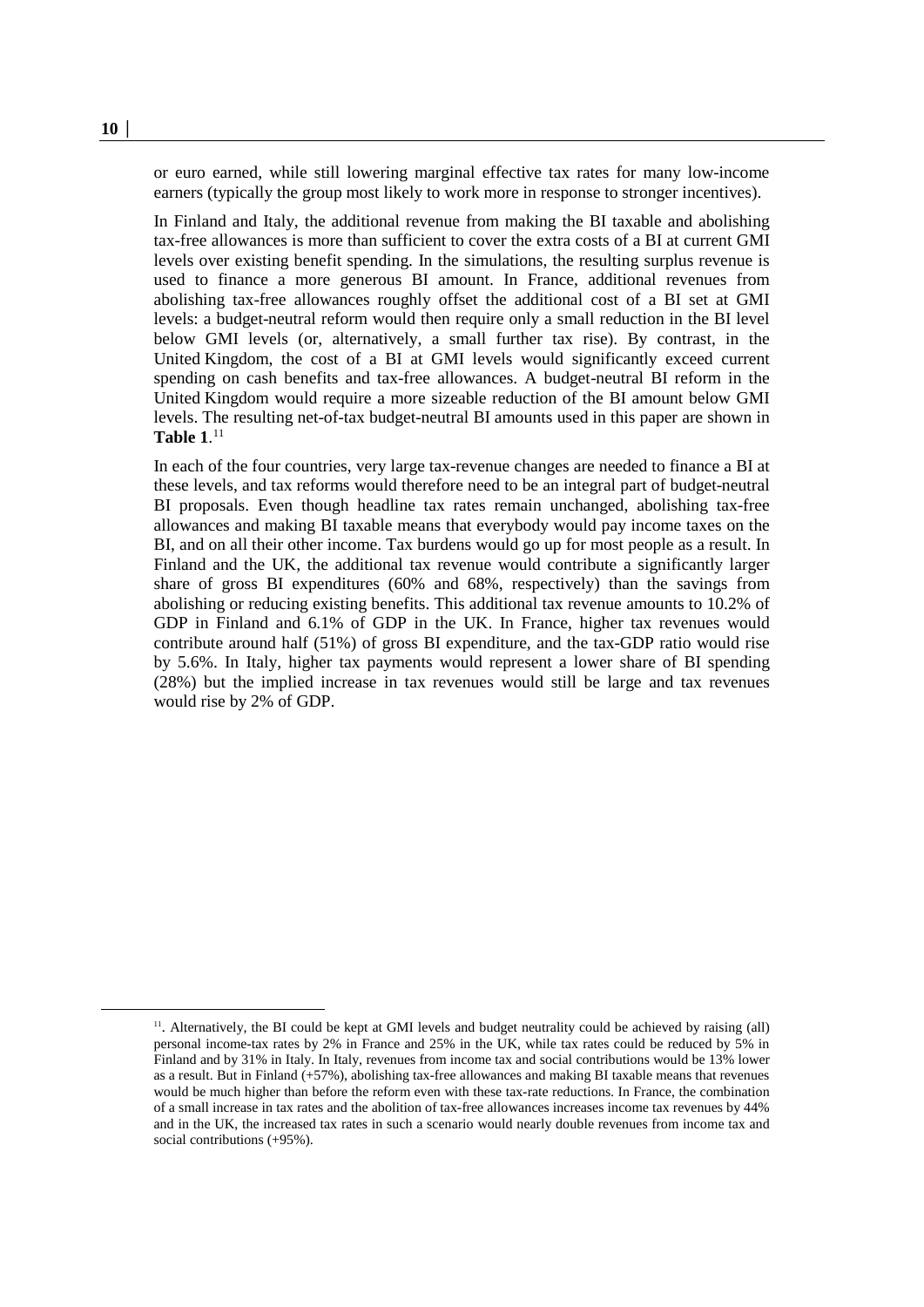|                       | <b>Adult</b>   | <b>Child (&lt;18)</b> | <b>Poverty line</b><br>for single person |
|-----------------------|----------------|-----------------------|------------------------------------------|
| <b>Finland</b>        | <b>EUR 527</b> | <b>EUR 316</b>        | <b>EUR 1074</b>                          |
| <b>France</b>         | <b>EUR 456</b> | <b>EUR 100</b>        | <b>EUR 909</b>                           |
| <b>Italy</b>          | <b>EUR 158</b> | <b>EUR 158</b>        | <b>EUR 737</b>                           |
| <b>United Kingdom</b> | <b>GBP 230</b> | <b>GBP 189</b>        | <b>GBP 702</b>                           |

# **Table 1. Monthly net-of-tax BI amounts that would cost the same as existing benefits and tax-free allowances**

*Note:* Hypothetical reform where a BI would replace most existing working-age benefits, as well as the tax-free allowance. See main text for details. BI amounts are shown after tax and are 9% higher than existing single-person GMI in Finland and as much as 97% higher in Italy. In France, the budget-neutral BI amount would be 2% below current GMI levels and in the United Kingdom, the budgetary neutral BI amount would be 28% below current GMI levels. Poverty line is 50% of median household income adjusted for household size using square root of household size.

*Source:* Authors' calculations using EUROMOD.

## **5. Assessing the impact of a comprehensive basic income**

#### *Winners and losers*

A budget-neutral BI reform would not be distributionally neutral, as the complex incidence of existing social benefits means that replacing them with a universal flat-rate benefit would produce non-trivial patterns of gains and losses. Overall, a large majority would see either significant gains or large losses (**Figure 3**). This would be most pronounced in France and Italy, countries where the benefits that a BI would replace are largely based on social insurance. Those receiving social insurance benefits (e.g. early retirees, and many unemployed) would normally lose out from their replacement with a BI at GMI levels. Because early retirement pensions are only received by those approaching retirement age, losses would be especially frequent in the 55-64 age bracket (**Figure 4**).

Benefit recipients who would lose out from a BI reform in France and Italy may belong to different income groups, which is one reason why the proportions of households with losses would be roughly the same at very different income levels (**Figure 5**). Those not qualifying for any social benefit under existing policies (or not taking it up) would gain if the BI exceeds the increase in their tax burden, and lose otherwise. As a result of very low benefit coverage in Italy, a large majority of individuals in all income groups would benefit from a BI. In France, many of the losses that would occur for higher-income households are driven by the tax changes accompanying the hypothetical BI reform (notably the removal of the zero-tax band). In France, and to a lesser extent in Finland and the United Kingdom, income gains would be most common in middle-income households – they do not qualify for means-tested benefits under existing systems, but would receive the BI after the reform. They would also lose less from the abolition of tax free allowances than higher-income households. In general, lower-income households are more likely to receive means-tested income support under existing policies and therefore would be less likely to gain as the BI is set at similar levels to GMI. A result specific to the United Kingdom is that there would be a higher share of gainers in the lowest-income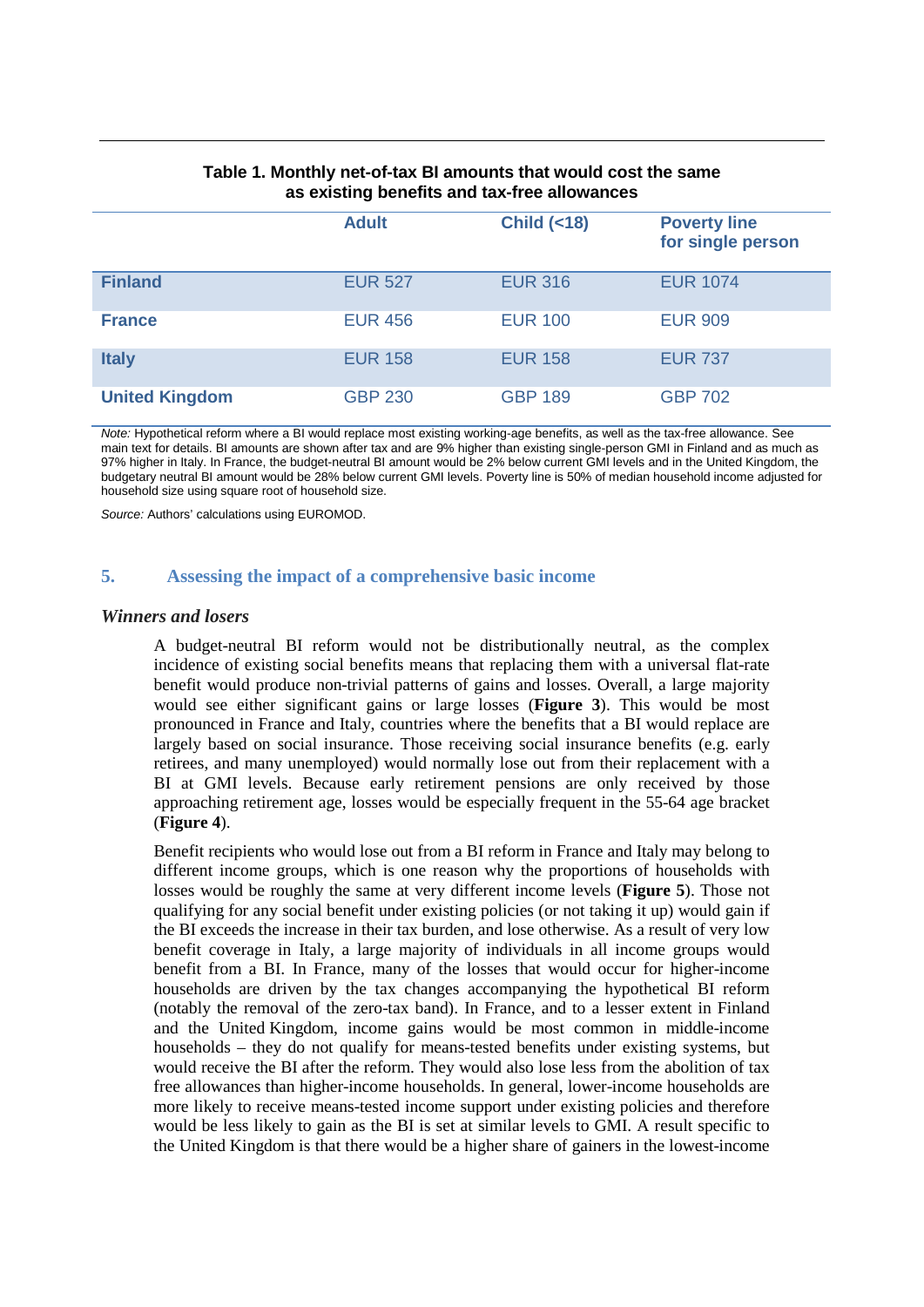group than in the groups with slightly higher incomes. One reason is the significant nontake up of means-tested benefits: as a result, a substantial number of poor families not currently covered by means-tested benefits would gain from a universal BI.



**Figure 3. Gainers and losers**

in % of individuals in working-age households

*Note*: See Table 1. Working-age households are those with at least one person aged below the main statutory retirement age.

*Source:* Authors' calculations using EUROMOD.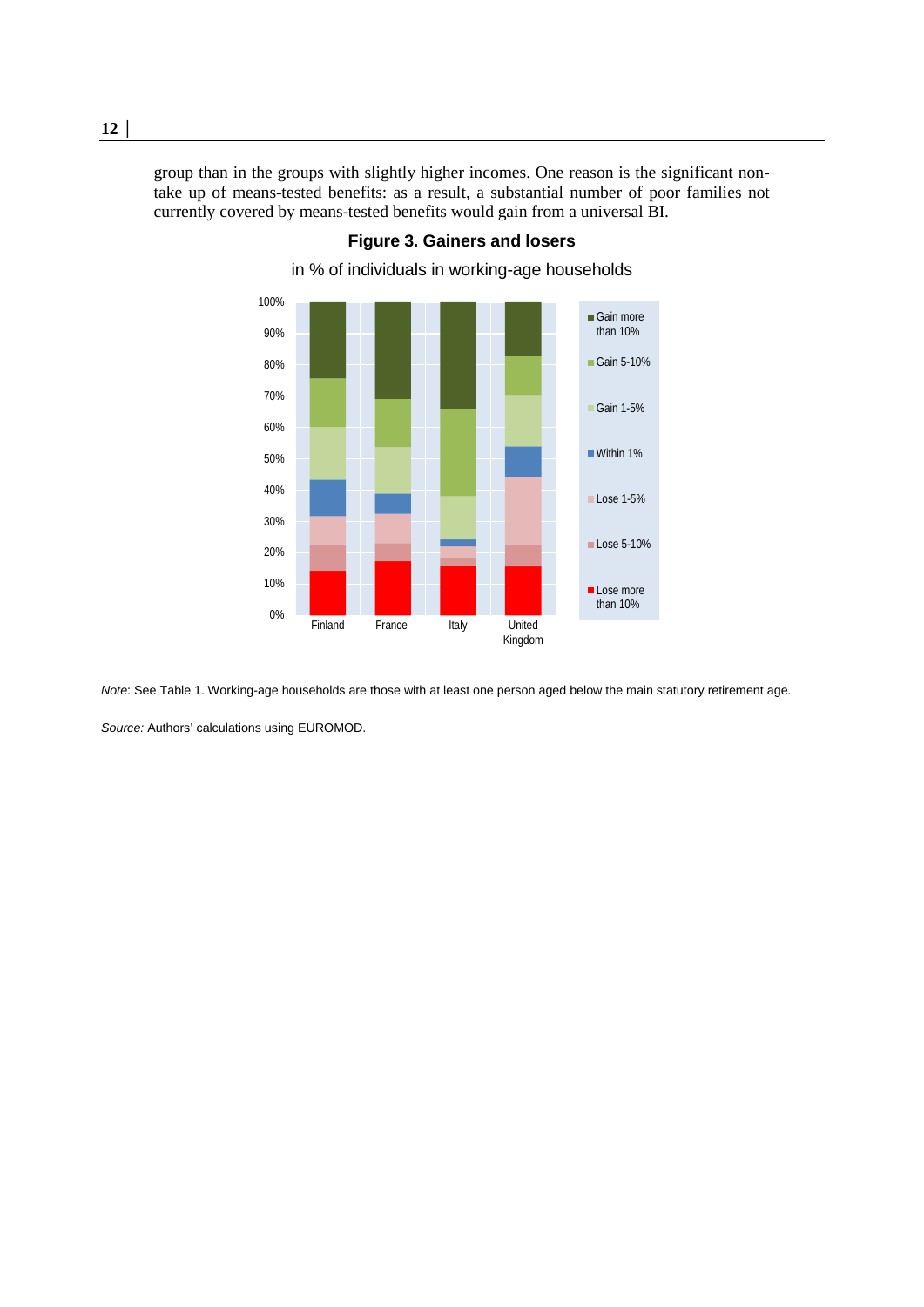

**Figure 4. Gainers and losers, by age** 

*Note and Source*: See Figure 3. Gains and losses each refer to income changes of 1% or more.

# **Figure 5. Gainers and losers, by income group**

### Panel A: Percentage gaining

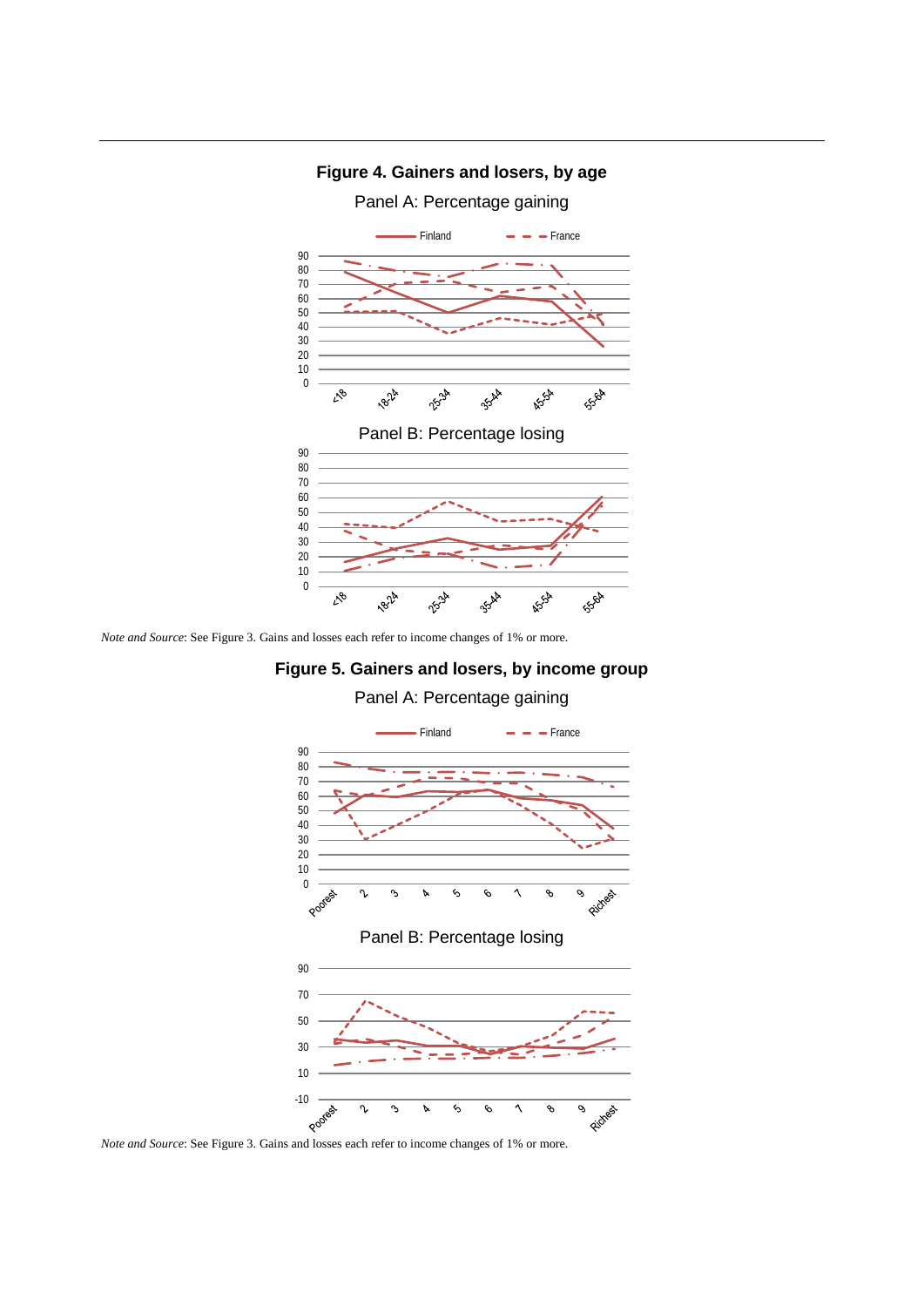The fully individual nature of the BI would also create distinct patterns of gains and losses across household types. Additional results (available on request) show that for single-person households, setting the BI amount at GMI levels would leave incomes for those with very low incomes largely unchanged, as they are often already entitled to GMI under current policies.[12](#page-15-0) In Finland and the United Kingdom, single people with higher incomes would also be broadly unaffected as the value of tax free allowances is roughly the same as the BI.[13](#page-15-1) In France, tax allowances are worth more than the BI amount for those earning above the average wage. Single-person households with higher incomes would therefore often lose overall.

The impact of a BI reform would be far bigger for other family types. The individualised BI could not adequately replicate the levels of support that existing social protection systems provide to different family types. For example, GMI amounts for couples in most existing GMI systems are less than twice the single-person amount in reflection of the economies of scale resulting from couples living together. Many couples without children would consequently gain from a BI set at single-person GMI. Higher-income families with children would gain in situations where existing support for families with children is, in part, targeted to lower-income families. By contrast, lone parents at lower income levels would lose out, as a fully individualised BI would fail to provide the extra support to parents living without a partner that is often available in existing social protection systems.

## *Disentangling the effects of a comprehensive BI reform*

Although the universal coverage typically receives most attention in public BI debates, the BI reform examined in this paper institutes far-reaching changes to a range of key parameters of tax-benefit policy. Each of these changes would have potentially significant fiscal and distributional consequences. Much of the country differences in the overall impact of introducing a BI can be explained by differences in the relative sizes of a number of mechanisms that might be thought of as sequential steps leading from existing policy configurations to a BI. In combination, these steps make up the total effect of replacing existing social protection systems with a comprehensive BI, namely:

- 1. Levelling down the benefit entitlements of those who currently receive more than the GMI;
- 2. Removing the income taper for existing claimants of GMI benefits;
- 3. Expanding coverage of this non means-tested benefit set at the GMI level to all households;
- 4. 'Individualising' the benefit, to create an entitlement whose value is independent of family circumstances;
- 5. Making the BI taxable, and abolishing tax-free allowances
- 6. Adjusting the BI amount up or down to make the reform budget-neutral.

The first three stages of the decomposition involve replacing the existing system with a 'family-level BI', essentially the existing GMI benefit without any income test. This has distinct effects for three different groups: existing claimants of this benefit, those

<span id="page-15-0"></span><sup>&</sup>lt;sup>12</sup> Any difference would come from making the BI taxable, and from adjusting its level to make the reform budget neutral.

<span id="page-15-1"></span><sup>&</sup>lt;sup>13</sup> Essentially, this is because the value of GMI benefits is approximately the same as the combined value of tax-free allowances and in-work benefits for a single person. This can be seen more fully in Browne and Immervoll (2017).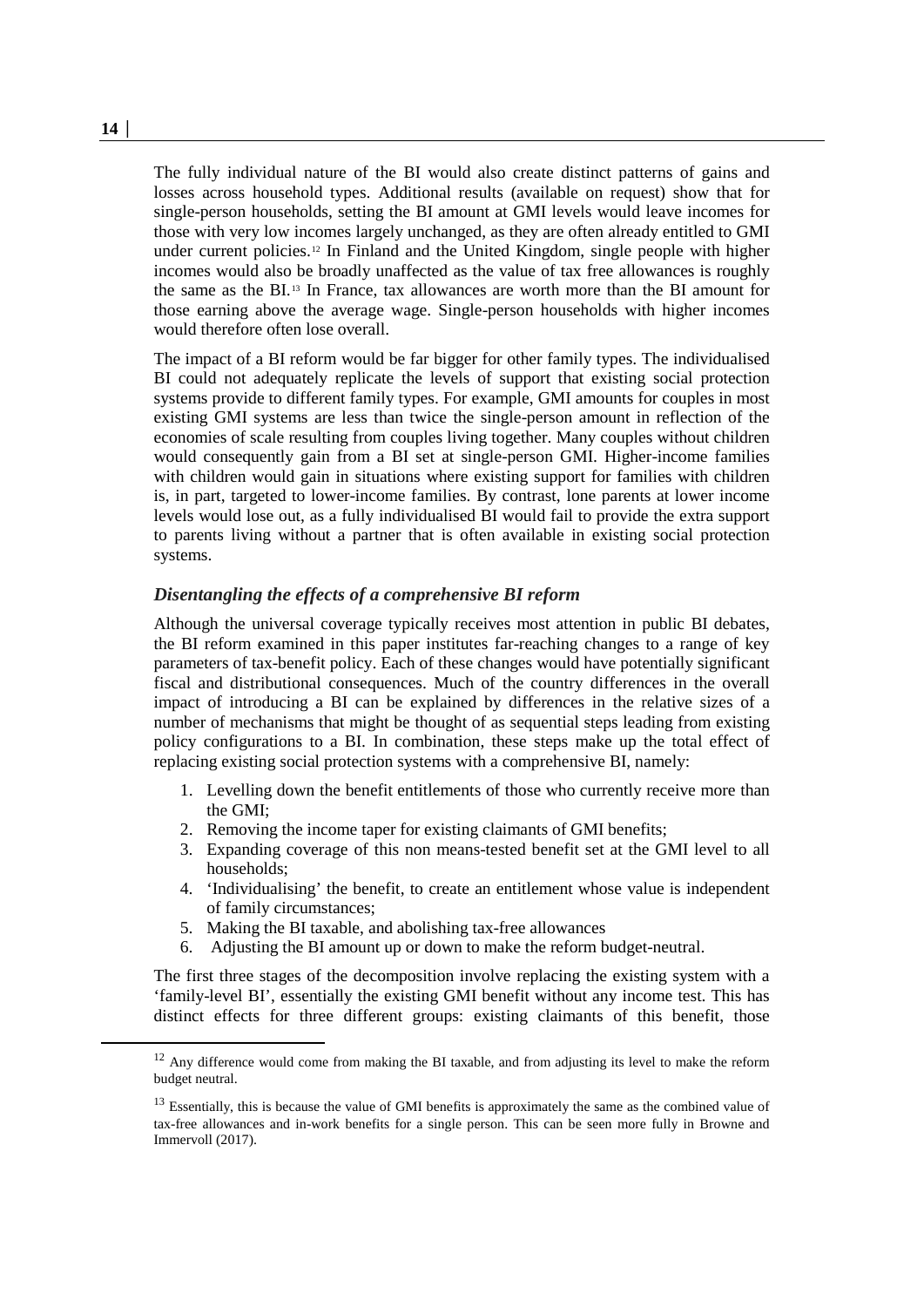claiming other benefits, and those not claiming any benefit at all. The following stages then introduce the individual nature of the BI, introduce the tax changes necessary to pay for the BI, and ensure budget neutrality. The significance of the different mechanisms provides an indication of how far each country's existing policy configuration is from the respective features of a comprehensive BI. For instance, the 'means-testing' effect would be larger in countries where means-testing is common, the 'individualisation' effect would be more important where benefit entitlements are heavily dependent on family size and composition, etc..

Results of this decomposition exercise are in **Figure 6** and show a number of similarities across countries. First, the 'levelling down' of any existing transfer payments to the GMI benefit amount would result in losses for all income groups, with patterns mirroring the incidence of existing transfers. On average, losses would be larger relative to income at lower income levels. Further results (available on request) show that average losses from levelling existing benefits would be more sizeable for families without children.

Secondly, not tapering GMI benefits for existing claimants would increase income at lower income levels, but not for families at the very bottom, who may not be covered by existing benefits. On the whole, though, this effect would be small, perhaps surprisingly so: most families currently receiving GMI benefits claim close to the maximum amount even with income tests in place.

By contrast, expanding coverage to all families would produce sizeable average income gains. Although the absolute gain from the expansion of coverage would be smaller for lower-income households (as many of them already receive benefits under existing policies) it would still represents a larger share of income for lower income groups and would therefore reduce inequality overall.

The impact of individualising transfer payments would produce income gains overall. The impact would not vary significantly by income group, but further results (available on request) confirm that individualisation would benefit larger families but reduce the support received by lone parents. This arises because, as discussed previously, benefit schedules in most existing GMI systems presume significant economies of scale from living together and, for instance, provide less than twice the single person's amount to couples.

The tax changes introduced to limit the net cost of the BI, and to raise the additional revenue needed to pay for it, would create losses across the income spectrum. Despite the major tax changes resulting from effectively shifting down the entire tax schedule, the loss of tax allowances represents a smaller percentage income reduction for richer families. The largest relative losses would materialise for those on relatively low incomes, but not for the very poorest, as the pre-tax BI amount in our policy scenario is chosen so that it amounts to the value of existing GMI benefits after tax.

The sizes of each of these effects vary significantly between the four countries, however, reflecting differences in their current tax-benefit policies, and driving the overall distributional impact of the BI reform. For example, existing benefits are more targeted on low-income households in Finland than in France, so reducing these benefits to the GMI level would affect lower-income households more strongly in Finland than in France. Similarly, higher benefit coverage at low income levels in Finland means that extending coverage leads to smaller gains at the bottom than in France. Overall, replacing existing benefit programmes with a BI would reduce inequality in France, with a reduction in the Gini coefficient by 2%. For Finland, Figure  $\vec{6}$  suggests a that patters of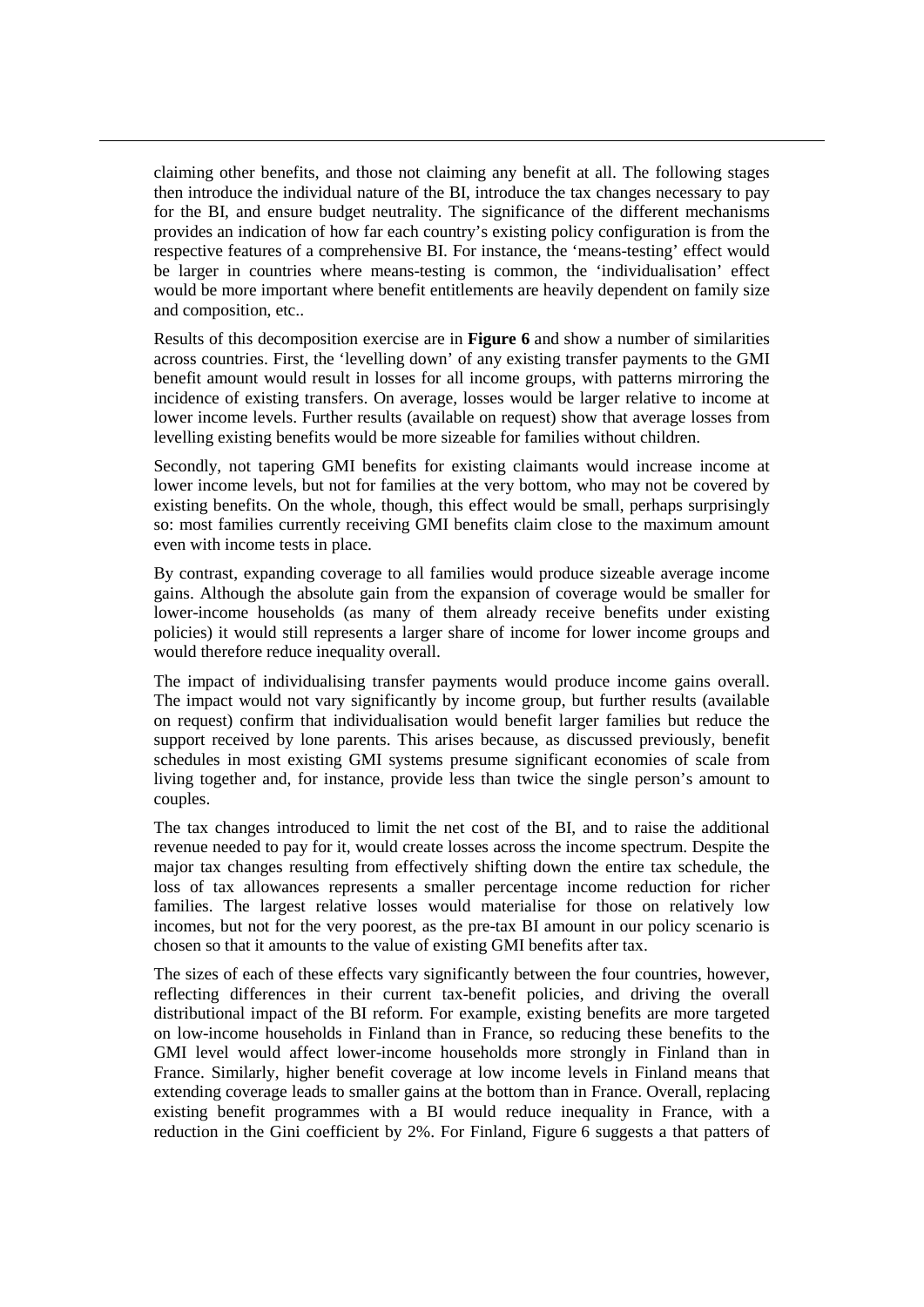gains and losses are distributionally approximately neutral. However, the reform would in fact increase the Gini coefficient slightly (by 1%) as it would cause substantial re-ranking across income groups, including through sizeable losses among existing benefit recipients (see also next section below). $^{14}$  $^{14}$  $^{14}$ 

The UK has an even more targeted benefit system than Finland, and there are few benefits that provide support at levels that are higher than the GMI (indeed, the only group that lose out from the 'levelling down' of benefits to the GMI level are low-earning lone parents who can receive large in-work benefits). The highly means-tested nature of its social protection system would lead to larger gains from the universalisation of support ('expanding coverage'), and from doing away with benefit tapers. Together, this would increase benefit spending by more than in the other countries considered here. As a result, a downward-adjustment of the BI amount would be necessary to make the reform budgetary neutral, causing significant income reductions. Nevertheless, gains are still skewed to the very poorest who do not take up their full entitlement to means-tested benefits under the current system. Overall, the BI would slightly lower inequality overall, reducing the Gini coefficient by just under 1%.[15](#page-17-1)

The level of the GMI benefit used as a reference for the BI in Italy is very low (EUR80 per month per family member). 'Levelling down' existing benefits to this level consequently would have a very large effect, while expanding coverage of this relatively small payment to all families would have a less sizeable aggregate impact than in other countries, even though a large number of households would gain from this expansion. Savings from reduced expenditure on other benefits allow for a BI amount that is much higher than the level of existing GMI benefits. But as existing non-elderly benefit spending is not targeted on the poor in Italy (recall Figure 1), the reform would clearly reduce income inequality nonetheless: as in the UK, the Gini coefficient would fall by just under  $1\%$ .<sup>16</sup>

<span id="page-17-0"></span> <sup>14</sup> Results from the EUROMOD simulations show that the Gini for net household income among those in households containing at least one person below normal retirement age would increase from 28.3 to 27.8 in France, and increase from 24.1 to 24.3 in Finland.

<span id="page-17-1"></span><sup>15</sup> The Gini coefficient would fall from 32.0 to 31.8 in the UK.

<span id="page-17-2"></span><sup>16</sup> The Gini coefficient would fall from 32.5 to 32.2 in Italy.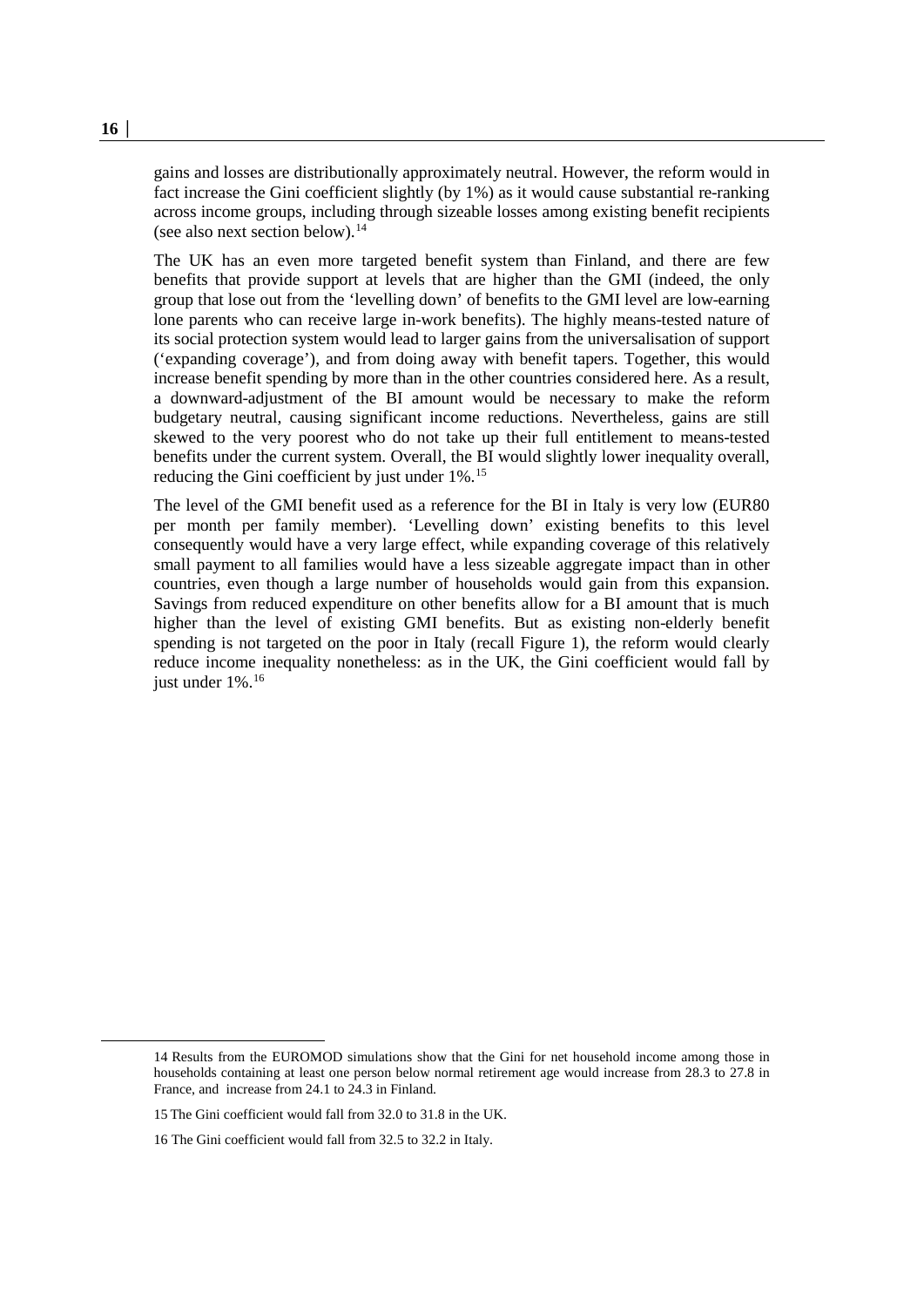## **Figure 6. Gains and losses by income decile from different stages of the BI reform**



In % of net income

*Notes and source*: As in Figure 3.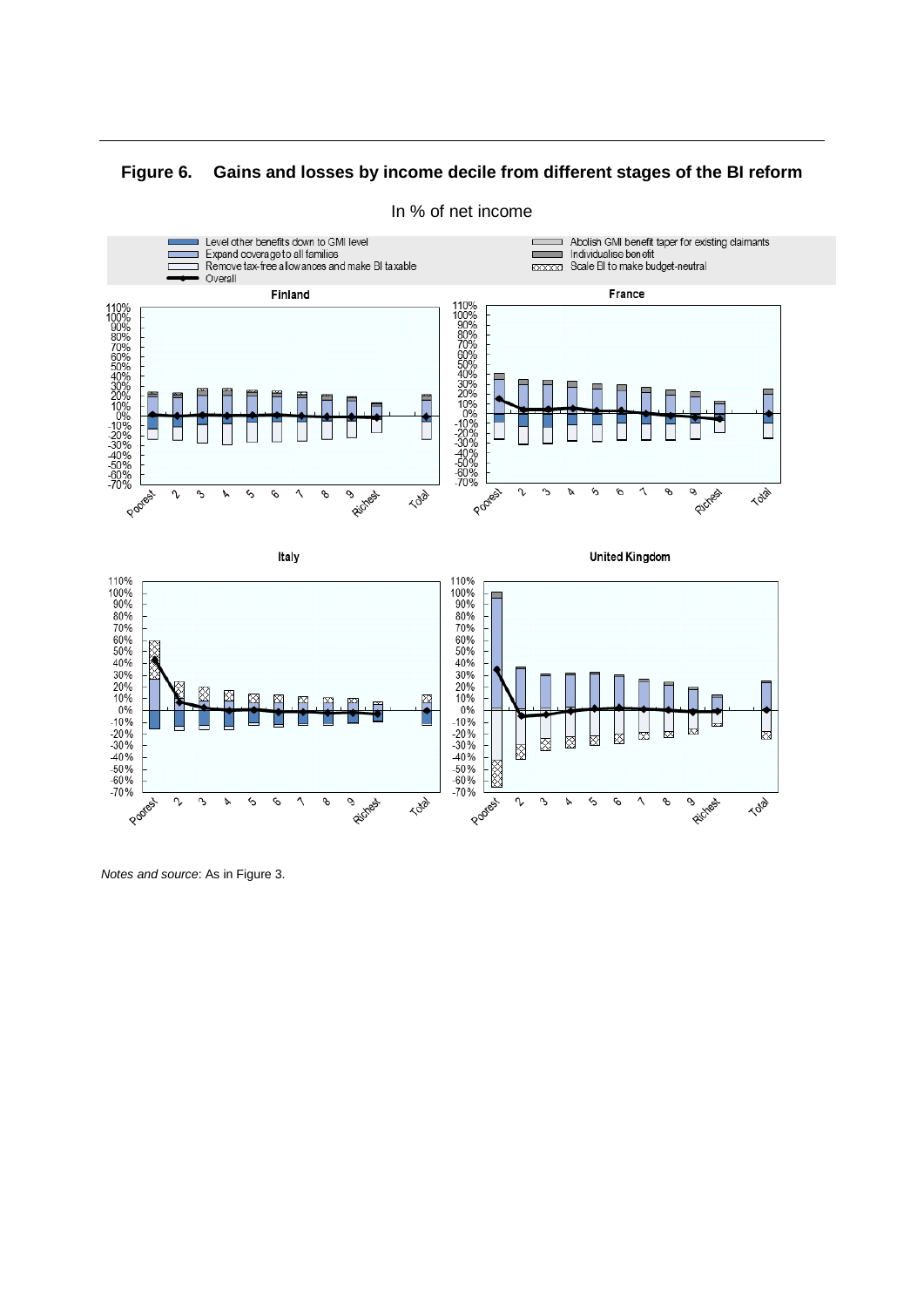### *Income poverty*

Many poor would see income gains from a BI if they are not covered by existing social protection or only receive small amounts of means-tested benefits. But others, notably those currently in receipt of more generous support, would fall below the poverty line. As shown in Figure 1, benefit recipients do not necessarily live in the lowest-income households. But if they rely exclusively on benefits (e.g., some unemployed and early retirees), they would see very significant income reductions – and would fall into poverty when BI amounts are set below poverty thresholds (as is the case in this scenario).

The net effect of gains and losses would be large shifts in the composition of the incomepoor, with some people moving above the poverty line (taken here as 50% of median household income), while others would fall below it (**Table 2**). Overall poverty rates (and gaps) can in fact increase significantly in countries that currently have tightly targeted systems of income support (**Figure 7**). The relatively good benefit coverage of incomepoor households in France and Finland means that income gains from a BI would not be sufficiently widespread among low-income households to reduce poverty headcounts overall. In Italy, poverty headcounts would change little overall, as reductions in poverty among those not covered by existing benefits would be offset by the greater poverty risks resulting from the large losses of current benefit recipients.

Unlike in the other countries, the budget-neutral BI amount in the United Kingdom is below GMI levels, and poverty rates would increase significantly as a result. Different reform parameters, e.g., combining higher BI levels with (further) tax increases could avoid some of the losses. But it is clear from these results that a BI is not necessarily an effective poverty-alleviation tool, even if it would provide improved support to those who are not currently covered by social benefit provisions.

|                     |     |                | In poverty under basic income? |               |             |  |  |
|---------------------|-----|----------------|--------------------------------|---------------|-------------|--|--|
|                     |     |                | No                             | Yes           |             |  |  |
| In poverty<br>under | No  | <b>UK: 83%</b> | Finland: 90%                   | UK: 7%        | Finland: 3% |  |  |
|                     |     | France: 89%    | Italy: 83%                     | France: 5%    | Italy: $4%$ |  |  |
| existing<br>system? | Yes | $UK: 2\%$      | Finland: 2%                    | <b>UK: 8%</b> | Finland: 5% |  |  |
|                     |     | France: 2%     | Italy: $4%$                    | France: 4%    | Italy: 9%   |  |  |

### **Table 2. Poverty headcounts: Transition matrix**

*Notes and source:* See Figure 3. Poverty line is 50% of median household income adjusted for household size using square root of household size. Cells shaded in green (red) show shares of people moving out of (into) poverty following the BI reform.





*Notes and source:* See Figure 3 and Table 2. Poverty rates are relative to the number of people living in working-age households.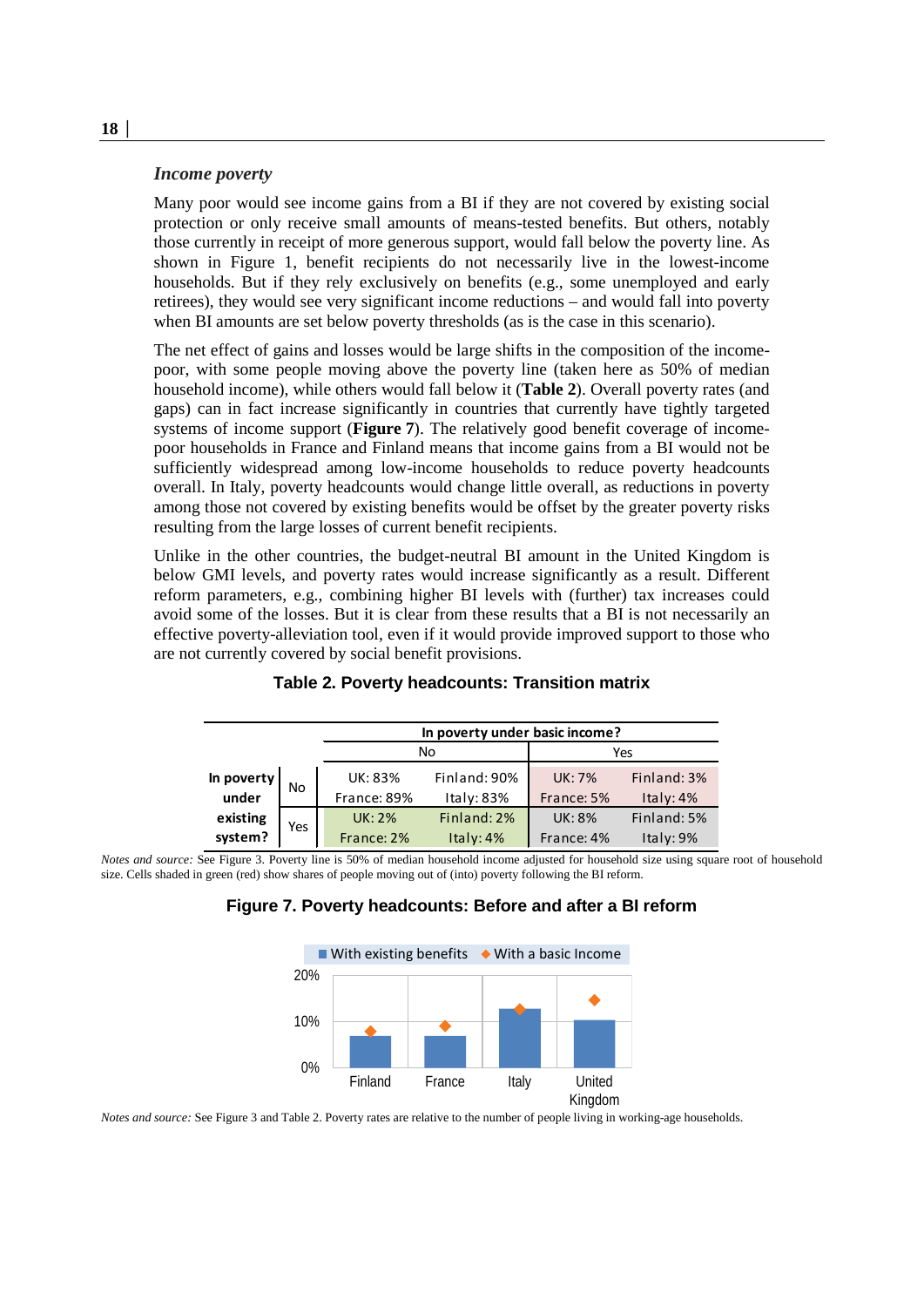#### *Work incentives*

As we discussed in Section 2, a prominent concern about introducing a BI is that unconditional income support would reduce the necessity for paid work and, possibly, work incentives. For some jobs and workers, a modest BI may indeed reduce the willingness to work at prevailing wage levels (and, hence, strengthen workers' bargaining position to demand better working conditions). But a revenue-neutral BI would not change incomes on average. While those gaining from it may work a little less, this might be offset by those losing from it working more and hence the net effect would be small.

Adverse incentive effects of social benefits are a prominent concern in the context of existing social protection systems, as benefits that are withdrawn when people enter work or increase their earnings can substantially weaken work incentives. A comprehensive BI completely avoids these adverse incentives. However, the additional tax burdens needed to finance a BI could weaken work incentives for households that already have significant work income, notably for second earners.

To examine the size of these impacts in practice, we use the OECD tax-benefit model to quantify the net effect of these mechanisms for selected family situations and the BI scenario as detailed above (for a description of the model see OECD, undated). The results in Table 2 show that, on the whole, incentives to be in paid work at all would be significantly stronger with a BI, especially for lower-income households, who tend to react strongly to work incentives. Participation tax rates (PTRs, the proportion of earnings that are lost to either higher taxes or withdrawn benefits when a person moves into work) in Finland, France and the UK would fall significantly for the first earner in a couple at earnings levels up to the average wage (more than 20 percentage points in some cases) but would increase for the second earner in the couple (up to 15 percentage points).<sup>[17](#page-20-0)</sup> This is broadly in line with results for BI scenarios examined in the behavioural microsimulation literature that show that a BI would reduce labour market participation among women in couples (Colombino, 2014; Scutella, 2004). For those without a partner, changes would be less dramatic, though PTRs would fall for lone parents in the UK, who receive significant means-tested support in the current tax-benefit system. The impact in Italy, would be very different: since there is little means-tested support in the existing benefit system, the abolition of tax-free allowances would increase overall PTRs in almost all cases.

<span id="page-20-0"></span><sup>&</sup>lt;sup>17</sup> An exception to this is in the United Kingdom where the PTR falls for a second earner in a couple with children, as this person would see their family's entitlement to means-tested benefits reduce when they moved into work under the existing system in the UK, whereas they would not under a BI.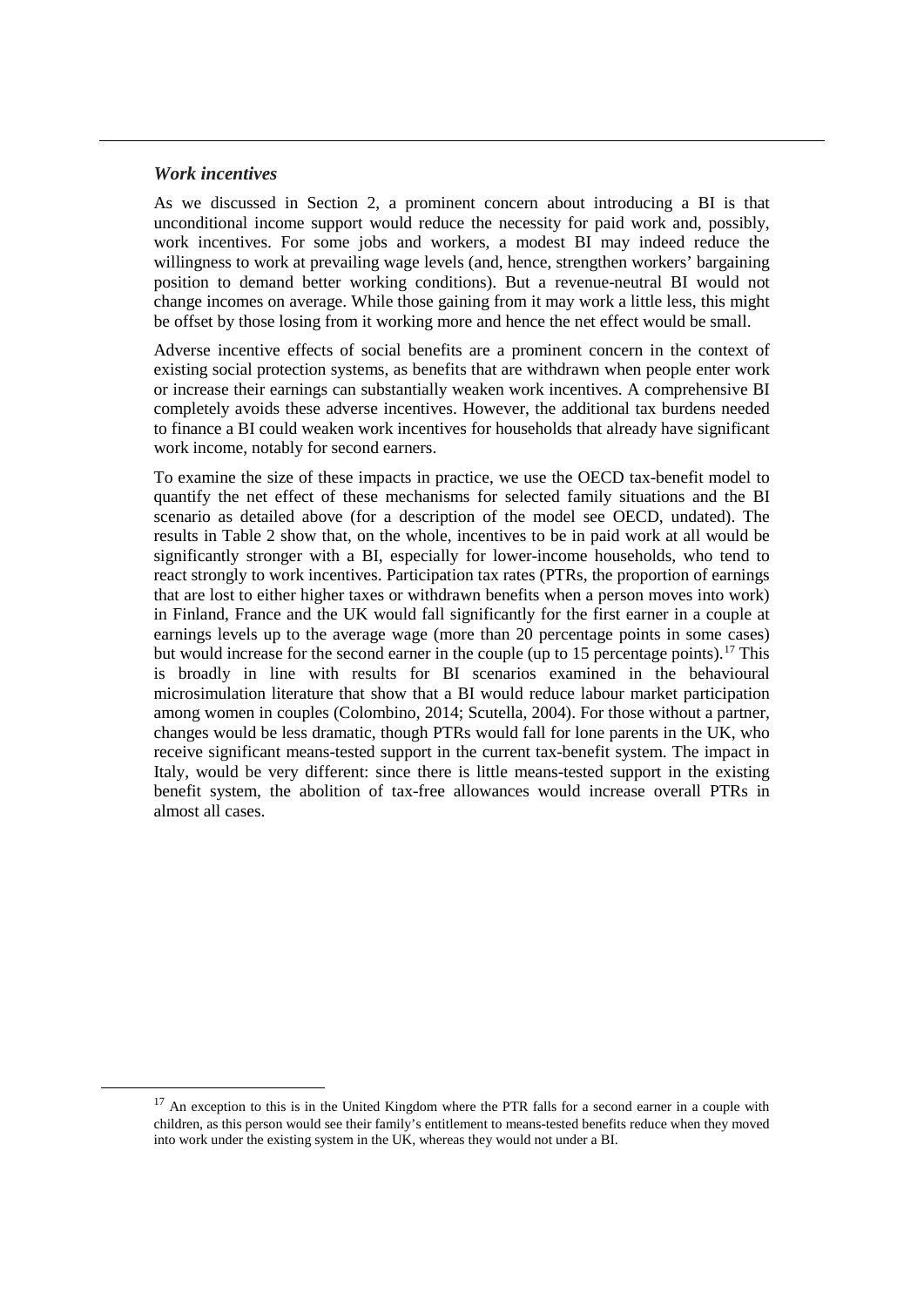# **Table 2. Impact of a BI policy on Participation Tax Rates, in percentage points**

|                       | Single, no<br>children | Single,<br>2<br>children | 1-earner<br>couple,<br>no<br>children | 1-earner<br>couple, 2<br>children | 2-earner<br>couple,<br>no<br>children | 2-earner<br>couple, 2<br>children |
|-----------------------|------------------------|--------------------------|---------------------------------------|-----------------------------------|---------------------------------------|-----------------------------------|
| <b>Finland</b>        | $\Omega$               | $+8$                     | $-20$                                 | $-26$                             | $+20$                                 | $+17$                             |
| <b>France</b>         | $-1$                   | -8                       | -4                                    | $-10$                             | $+12$                                 | $+10$                             |
| <b>Italy</b>          | $+2$                   | $+15$                    | $+3$                                  | $+15$                             | $\overline{0}$                        | $-7$                              |
| <b>United Kingdom</b> | $-3$                   | -8                       | $-16$                                 | $-13$                             | $+13$                                 | $-12$                             |

Panel A: Earning 67% of the average wage

| Panel B: Earning 100% of the average wage |                        |                                     |                                       |                                   |                                       |                                 |   |
|-------------------------------------------|------------------------|-------------------------------------|---------------------------------------|-----------------------------------|---------------------------------------|---------------------------------|---|
|                                           | Single, no<br>children | Single,<br>$\mathbf{2}$<br>children | 1-earner<br>couple,<br>no<br>children | 1-earner<br>couple, 2<br>children | 2-earner<br>couple,<br>no<br>children | 2-earner<br>couple,<br>children | 2 |
| <b>Finland</b>                            | $+1$                   | $+6$                                | $-13$                                 | $-19$                             | $+14$                                 | $+12$                           |   |
| <b>France</b>                             | $+5$                   | $\Omega$                            | $+1$                                  | $-5$                              | $+13$                                 | $+11$                           |   |
| <b>Italy</b>                              | $+1$                   | $+7$                                | $+1$                                  | $+7$                              | $\Omega$                              | $-5$                            |   |
| <b>United Kingdom</b>                     | $+1$                   | $-16$                               | $-7$                                  | $-22$                             | $+12$                                 | -5                              |   |

Note: Hypothetical reform where a BI would replace most existing working-age benefits, as well as the tax-free allowance. See Section 4 for details. In 2-earner couples, other partner assumed to earn 67% of the average wage in all cases.

Source: Authors' calculations using OECD tax-benefit model.

As discussed above, a BI would also impact on other aspects of work incentives, notably by severing links between benefit entitlements of job seekers and participation in job search and labour-market integration measures. For this reason, Tony Atkinson proposed a 'participation income' that would be paid only to those who were participating in society by being in paid work, looking for a job or doing other socially useful activities (Atkinson; 1996, 2015), which would alleviate some of these concerns.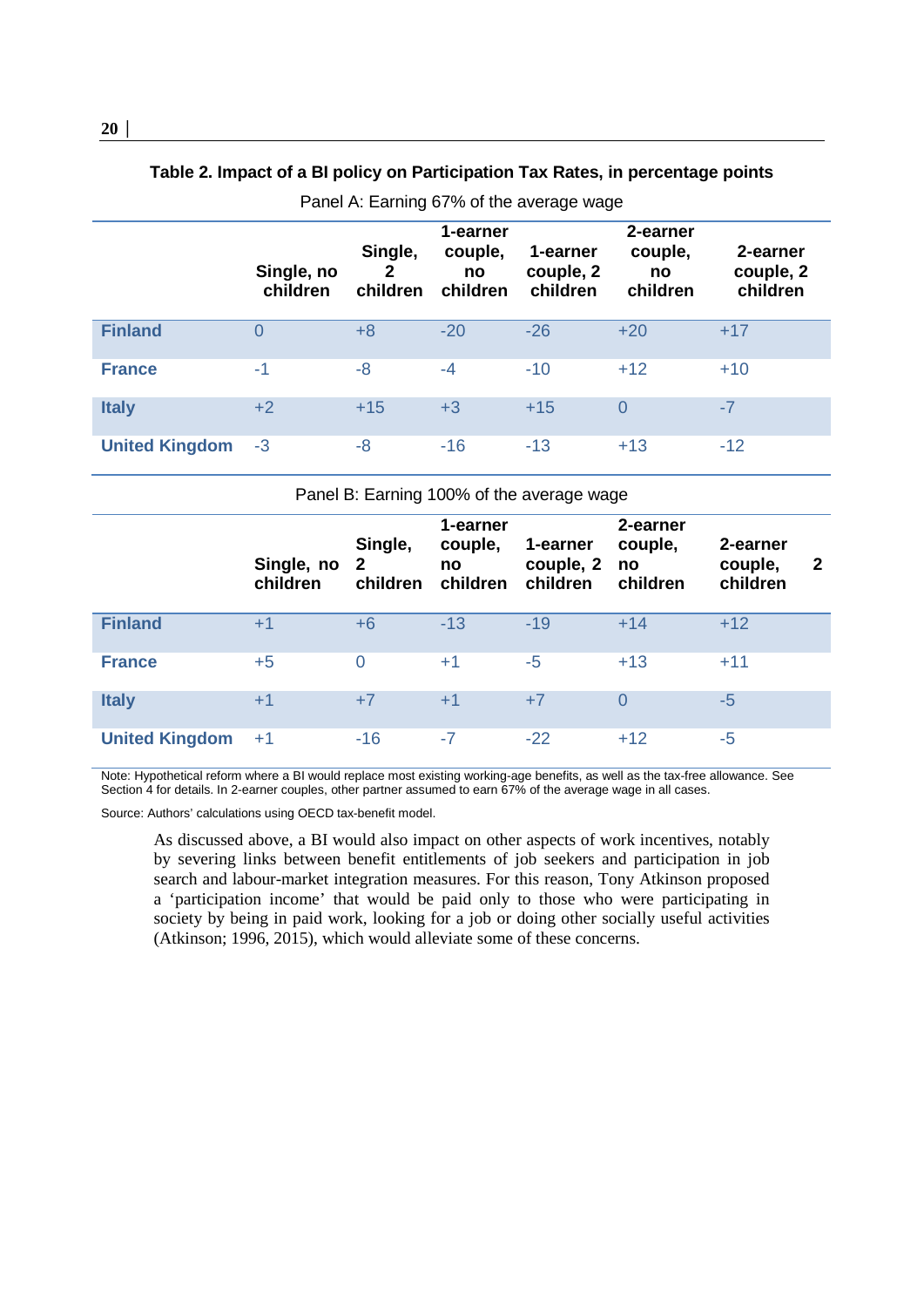### **6. Discussion: What role for BI in making social protection more accessible?**

As shown by the simulations in this paper, converting all or most existing income supports into a flat-rate, "no questions asked" transfer at modest levels would require substantial additional tax revenues. A BI would cost more than equivalent amounts of targeted income support since it would not be means-tested. And it would cost more than equivalent amounts of social insurance benefits as everybody would be a recipient, whereas social insurance outlays are reduced by the fact that the "good risks" contribute but have a comparatively small risk of becoming a recipient. In spite of large revenue requirements, a BI may result in losses for substantial parts of the population, notably among groups who currently qualify for income support. Although the BI would redistribute from rich to poor, there would be significant re-ranking and poverty headcounts would increase overall. Increasing BI rates to levels that avoid large-scale losses would create additional financing challenges, and it would likely intensify concerns about unintended consequences of a BI, notably the possibility that some people may work significantly less. Indeed, even with a BI set at modest levels, work incentives could weaken for some groups, including those who are known to be responsive to financial incentives such as married women. Are there, then, intermediate forms of support that would adopt key aspects of a comprehensive BI but avoid some of its drawbacks?

Introducing a BI while leaving important existing benefits (such as early retirement pensions) in place would limit losses among current benefit recipients. But, at unchanged BI levels, such a reform would cost much more than the scenarios considered in this paper and require a determined effort to broaden the revenue base for financing social protection. Lowering BI amounts to levels substantially below GMI standards, while leaving larger parts of existing benefits in place, may be fiscally more realistic and would make existing social protection more universal. But the BI would then no longer provide significant income protection on its own and it would therefore not represent a complete solution to coverage problems arising with current social protection strategies. However, even if such a more modest BI would not address current or future gaps in existing income protection systems, it could nevertheless be desirable if the main aim of such a reform was to share the benefits of globalisation or technological progress more widely. A gradual move towards greater universality may, for instance, be desirable in countries where poorer population groups receive relatively small shares of overall benefit expenditures.

Another alternative would be to keep mild eligibility conditions in place (as in Atkinson's Participation Income proposal). This would lower costs by reducing recipient numbers rather than benefit amounts. But the reductions would only be substantial if eligibility conditions were quite strong, in which case the partial BI would become more difficult to distinguish from traditional forms of income support. (In his simulations, Atkinson (2015) himself did not seek to identify those who would not be eligible for a Participation Income.)

Recipient numbers could be cut more significantly if the durations of BI payments were capped, e.g., at a certain number of payments during anyone's lifetime. Such a timelimited BI, could be financed through one-time grants or recurring individual or state contributions, resembling forms of individual accounts. Compared with existing forms of income support, the ambition of a time-limited BI could be to provide individuals with greater autonomy in terms of how and when to make withdrawals from these accounts,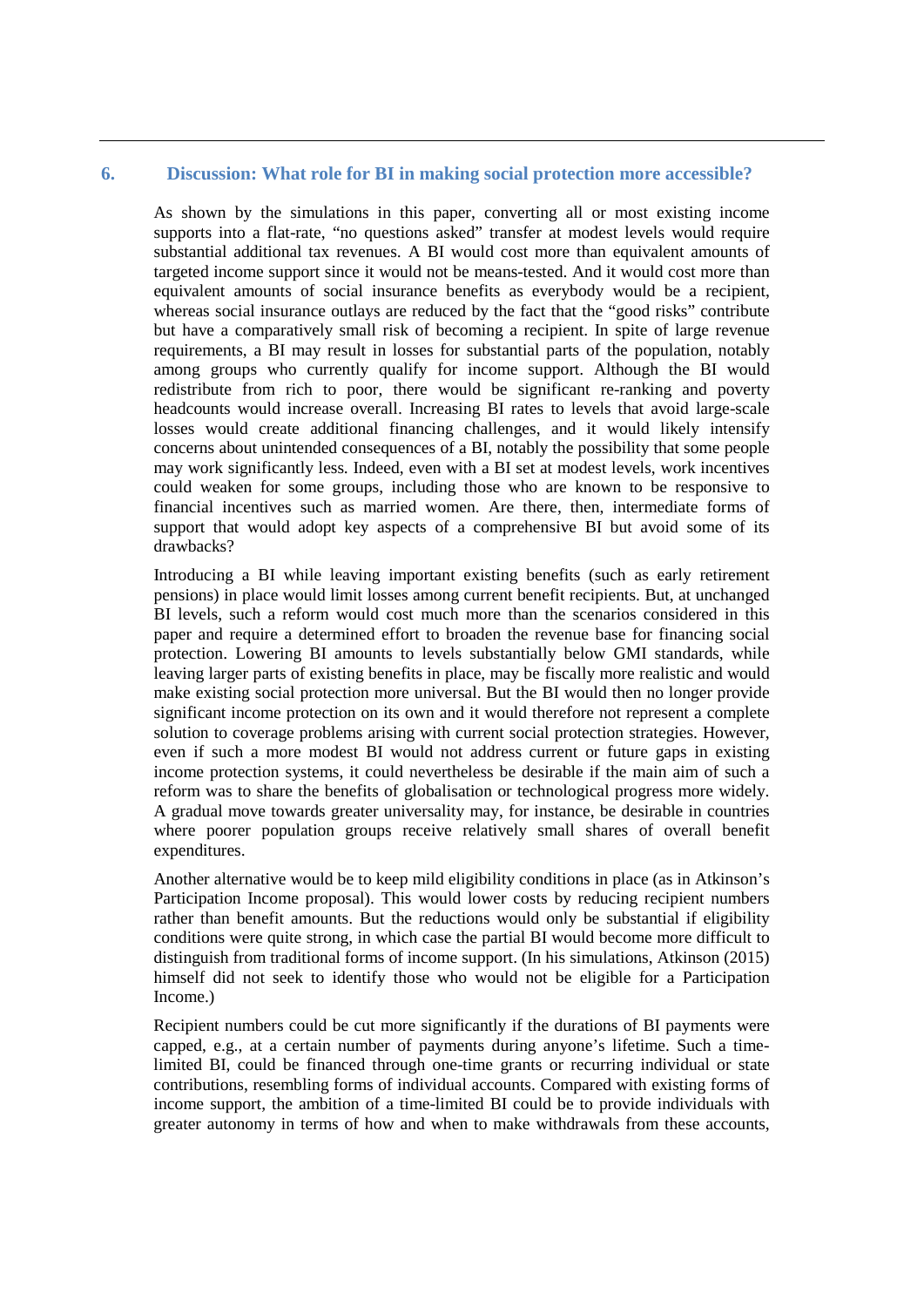perhaps alongside some age-related requirement to maintain certain minimum balances on these accounts to ensure a continuity of income protection throughout the life course.

A further option for reducing BI recipient numbers, at least initially, could be to introduce it gradually to different groups. For instance, BI entitlements could be rolled out to successive future cohorts of young adults. Since these cohorts are typically not yet entitled to any other out-of-work benefits, the risk of income losses would be minimal even if the BI were to fully replace existing social protection provisions for successive cohorts.

A comprehensive BI would represent a major and, to date, largely untested departure from traditional forms of social provisions. The exercise presented here shines a spotlight on the challenges, but also on the strengths, of existing social protection systems. It is not a one-size-fits-all solution for current and future challenges facing social policy. In view of rapid changes in the labour market the ongoing discussions of BI options do, however, provide a valuable impetus for much-needed debates about the type of social protection that societies want, and for the search of reform options that are socially and politically feasible.